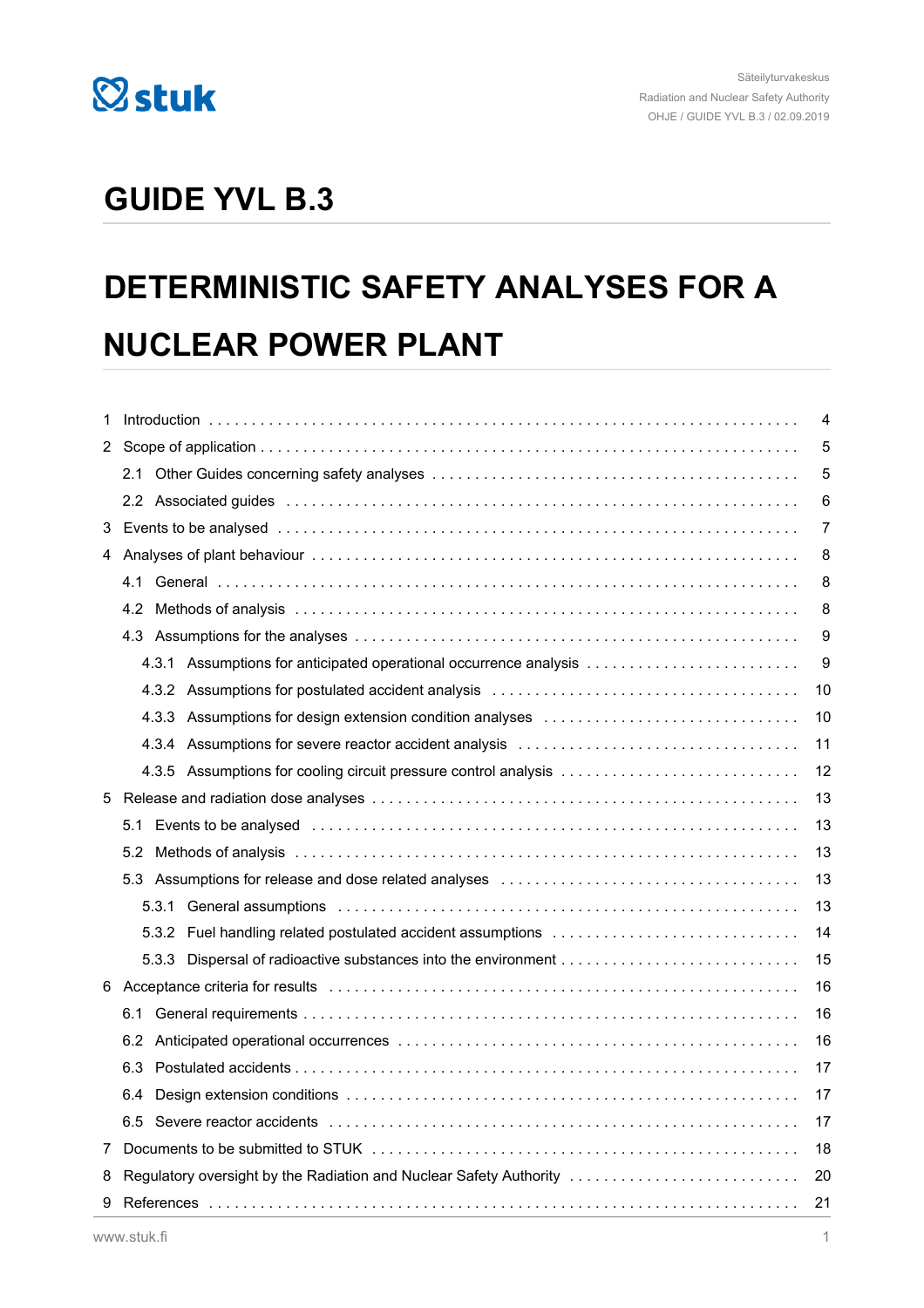

Säteilyturvakeskus Radiation and Nuclear Safety Authority OHJE / GUIDE YVL B.3 / 02.09.2019

Definitions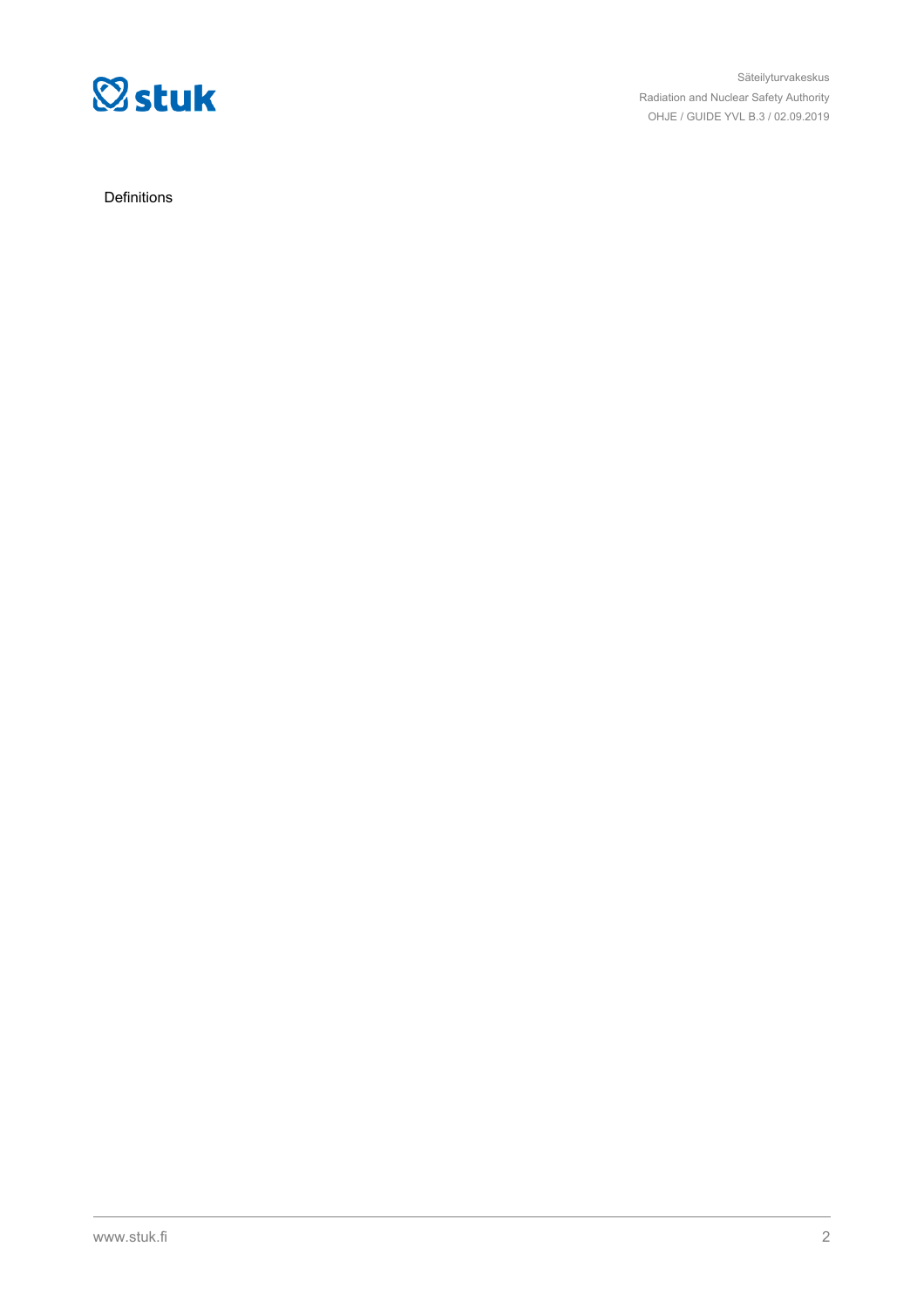

### **Authorisation**

According to Section 7 r of the Nuclear Energy Act (990/1987), *the Radiation and Nuclear Safety Authority (STUK) shall specify detailed safety requirements for the implementation of the safety level in accordance with the Nuclear Energy Act.*

### **Rules for application**

The publication of a YVL Guide shall not, as such, alter any previous decisions made by STUK. After having heard the parties concerned STUK will issue a separate decision as to how a new or revised YVL Guide is to be applied to operating nuclear facilities or those under construction, and to licensees' operational activities. The Guide shall apply as it stands to new nuclear facilities.

When considering how the new safety requirements presented in the YVL Guides shall be applied to the operating nuclear facilities, or to those under construction, STUK will take due account of the principles laid down in Section 7 a of the Nuclear Energy Act (990/1987): *The safety of nuclear energy use shall be maintained at as high a level as practically possible. For the further development of safety, measures shall be implemented that can be considered justified considering operating experience, safety research and advances in science and technology.*

According to Section 7 r(3) of the Nuclear Energy Act, *the safety requirements of the Radiation and Nuclear Safety Authority (STUK) are binding on the licensee, while preserving the licensee's right to propose an alternative procedure or solution to that provided for in the regulations. If the licensee can convincingly demonstrate that the proposed procedure or solution will implement safety standards in accordance with this Act, the Radiation and Nuclear Safety Authority (STUK) may approve a procedure or solution by which the safety level set forth is achieved.*

With regard to new nuclear facilities, this Guide shall apply as of 16 September 2019 until further notice. With regard to operating nuclear facilities and those under construction, this Guide shall be enforced through a separate decision to be taken by STUK. This Guide replaces Guide YVL B.3 (15.11.2013).

Translation. Original text in Finnish.

### **STUK • SÄTEILYTURVAKESKUS STRÅLSÄKERHETSCENTRALEN RADIATION AND NUCLEAR SAFETY AUTHORITY**

Osoite / Address • Laippatie 4, 00880 Helsinki Postiosoite / Postal address • PL / P.O.Box 14, FI-00811 Helsinki, FINLAND Puh. / Tel. (09) 759 881, +358 9 759 881 • Fax (09) 759 88 500, +358 9 759 88 500 • www.stuk.fi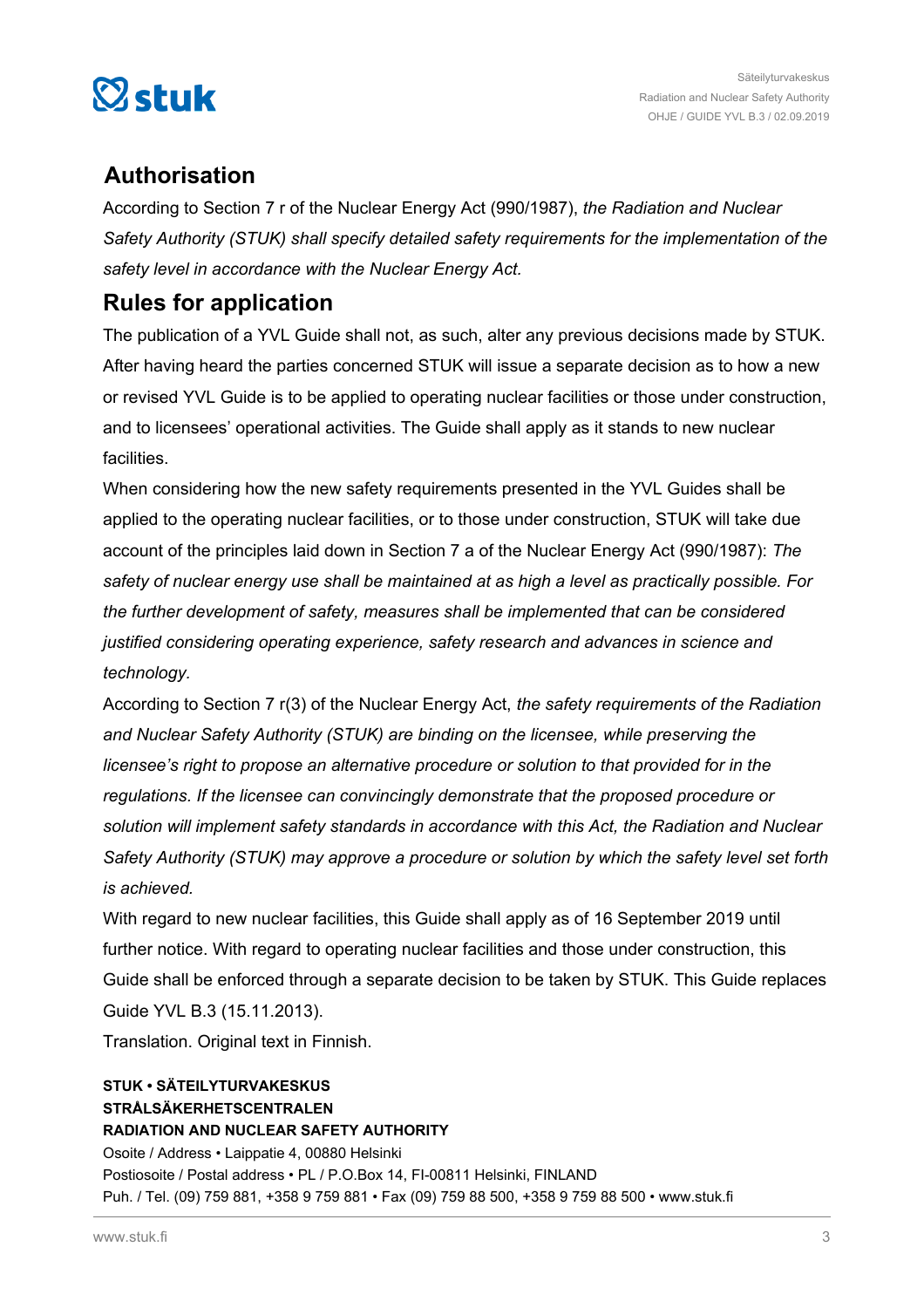<span id="page-3-0"></span>

### **1 Introduction**

101. The IAEA's general safety requirements [4] prescribe that the safety of nuclear power plants shall be assessed. Guide YVL B.3 "Deterministic safety analyses for a nuclear power plant" presents the requirements for the nuclear power plant's deterministic safety analyses. **[**2019-09-02 **]**

102. Under Section 3 of STUK Regulation on the Safety of a Nuclear Power Plant (STUK Y/1/2018), it is stated that: *The safety of a nuclear facility shall be assessed when applying for a construction license and operating license, in connection with plant modifications, and at Periodic Safety Reviews during the operation of the plant. It shall be demonstrated in connection with the safety assessment that the nuclear facility has been designed and implemented in a manner that meets the safety requirements. The safety assessment shall cover the operational states and accidents of the plant. The safety of a nuclear facility shall also be assessed after accidents and, whenever necessary, on the basis of the safety research results.* **[**2019-09-02 **]**

103. Under Section 3 of STUK regulation STUK Y/1/2018, it is stated that: *The nuclear facility's safety and the technical solutions of its safety systems shall be assessed and substantiated analytically and, if necessary, experimentally. The analyses shall be maintained and revised as necessary, taking into account operating experience from the plant itself and from other nuclear facilities, the results of safety research, plant modifications, and the advancement of calculation methods.* **[**2019-09-02 **]**

104. Under Section 3 of STUK regulation STUK Y/1/2018, it is stated that: *The analytical methods employed to demonstrate compliance with the safety requirements shall be reliable, verified and validated for the purpose. The analyses shall demonstrate the conformity with the safety requirements with high certainty. Any uncertainty in the results shall be considered when assessing the meeting of the safety requirements.* **[**2019-09-02 **]**

105. Section 22 b § of the Nuclear Energy Decree (161/1988) set release and dose limits for radioactive substances during anticipated operational occurrences, postulated accidents, design extension conditions and severe accidents. **[**2019-09-02 **]**

106. Section 10 of STUK Regulation STUK Y/1/2018 prescribes the principles for ensuring the integrity of the fuel, the primary and secondary circuit as well as the containment during plant normal operational conditions, operational occurrences and accidents. **[**2019-09-02 **]**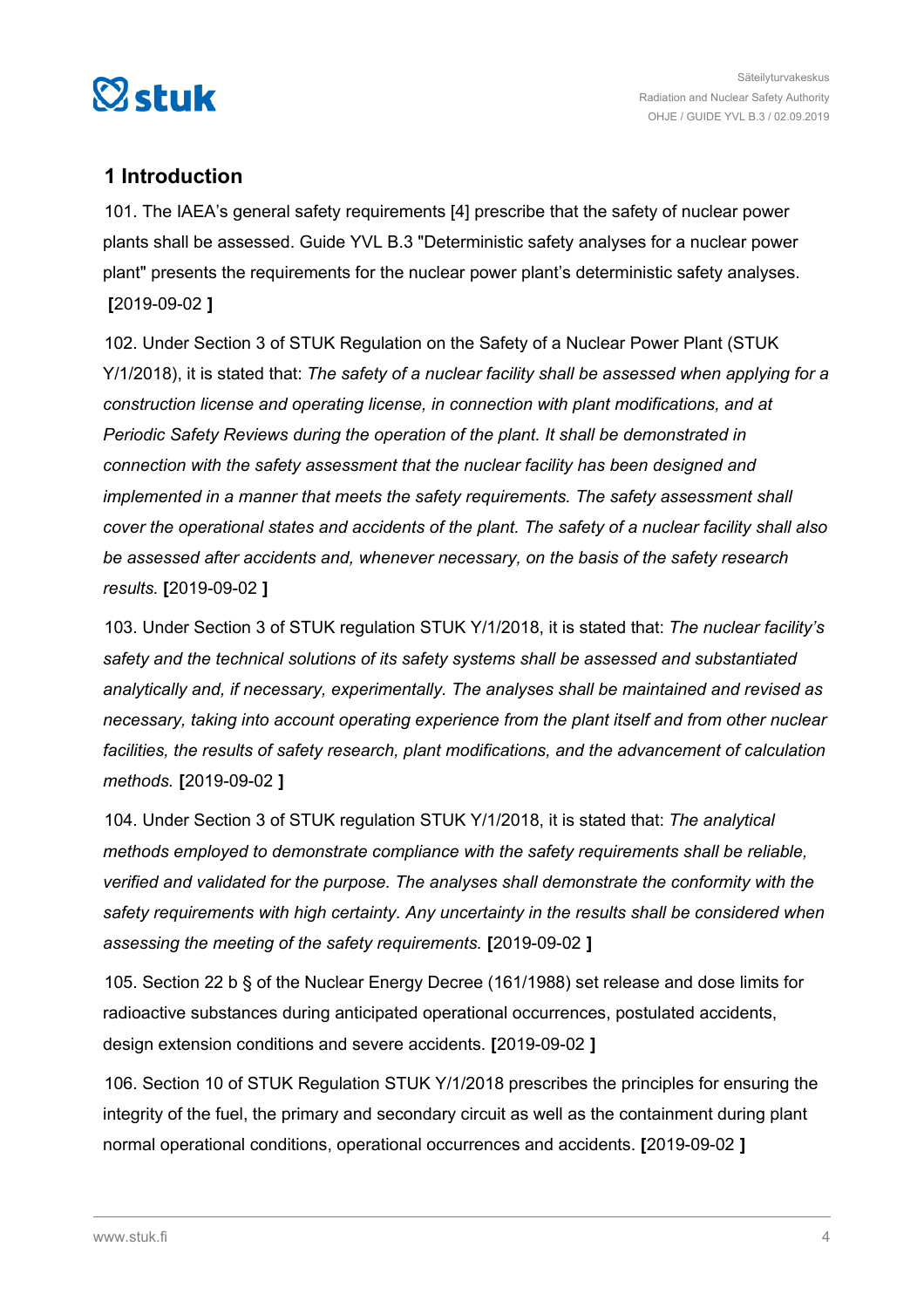<span id="page-4-0"></span>

### **2 Scope of application**

201. Guide YVL B.3 applies to deterministic safety analyses for licensing of new nuclear power plants, plant modifications of operating nuclear power plants and periodic plant safety assessments. **[**2019-09-02 **]**

202. A separate decision will be made on how the Guide applies to other nuclear facilities. **[**2013-11-15 **]**

### **2.1 Other Guides concerning safety analyses**

203. Requirements pertaining to the nuclear power plant's risk management and probabilistic risk assessments are given in Guide YVL A.7 "Probabilistic risk assessment and risk management of a nuclear power plant". **[**2019-09-02 **]**

204. The requirement for the reactor and fuel behaviour analyses is set forth in para 608 of Guide YVL A.6 "Conduct of operations at a nuclear power plant". **[**2019-09-02 **]**

205. The requirement for analyses made in order to prevent criticality accidents is set forth in chapter 5 of Guide YVL B.4 "Nuclear fuel and reactor". **[**2019-09-02 **]**

206. Protection of the nuclear power plant from internal and external hazards and the analysis methods pertaining to the hazards are presented in Guide YVL B.7 "Provisions for internal and external hazards at a nuclear facility". **[**2019-09-02 **]**

207. The requirements for analyses of releases and doses are set forth in Guide YVL C.4 "Assessment of radiation doses to the public in the vicinity of a nuclear facility". **[**2019-09-02 **]**

208. The requirements for analyses of emergency situations and the emergency plan are set forth in Guide YVL C.5 "Emergency arrangements of a nuclear power plant". **[**2019-09-02 **]**

209. The requirements for the service loadings, stress analyses, brittle fracture analyses and leak-before-break analyses of the nuclear power plant's primary circuit and other important nuclear pressure equipment are given in Guide YVL E.4 "Strength analyses of nuclear power plant pressure equipment". **[**2019-09-02 **]**

210. The requirements for analyses of failures of I&C systems are set forth in chapter 5.2 of Guide YVL B.1 "Safety design of a nuclear power plant". **[**2019-09-02 **]**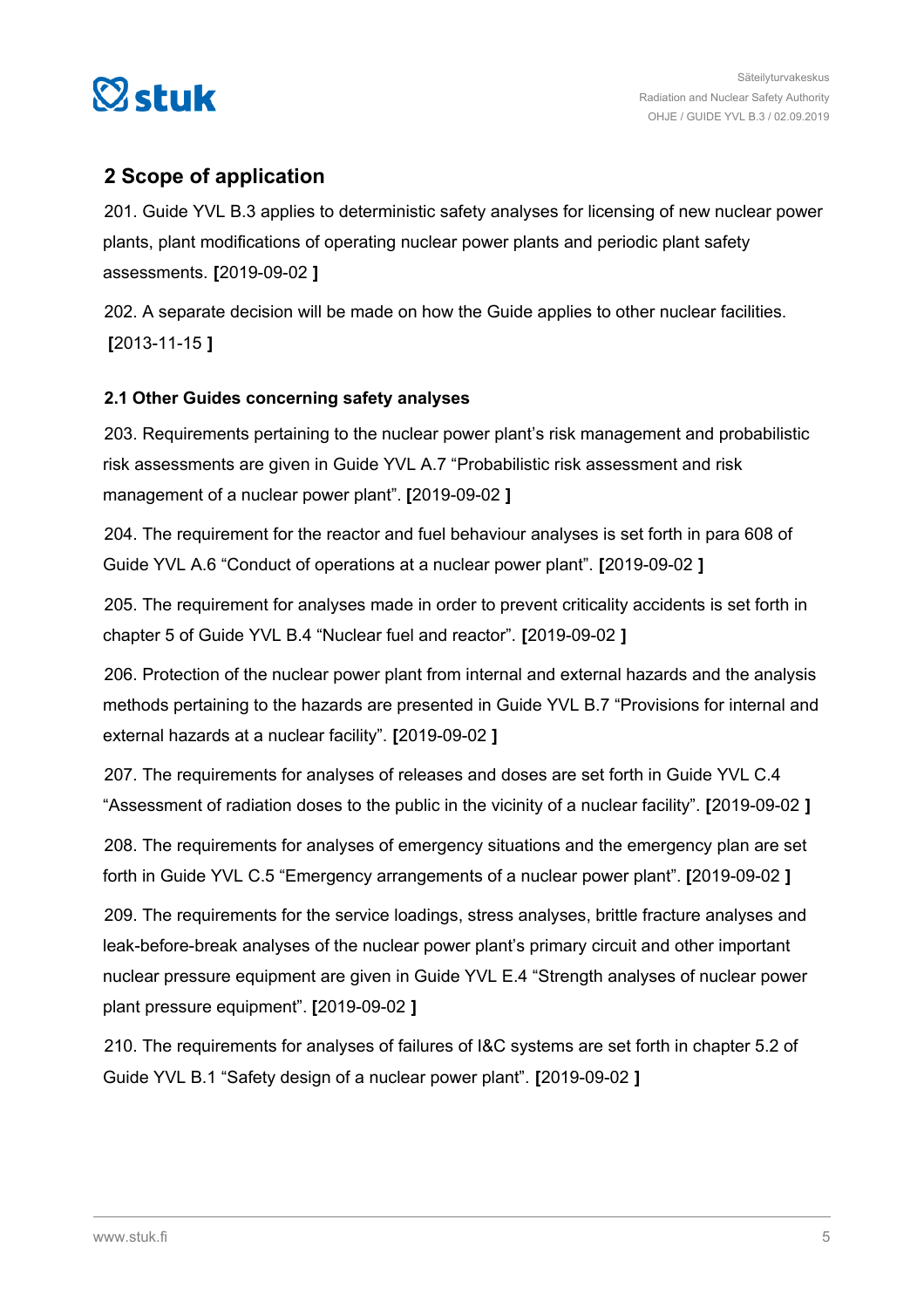<span id="page-5-0"></span>

### **2.2 Associated guides**

211. The system design requirements for failure criteria and the requirements for achieving a controlled and safe state are given in Guide YVL B.1. **[**2019-09-02 **]**

212. The acceptance criteria for nuclear fuel are given in Guide YVL B.4. **[**2019-09-02 **]**

213. The acceptance criteria for the pressure control of the nuclear power plant's primary circuit are given in Guide YVL B.5 "Reactor coolant circuit of a nuclear power plant". **[**2019-09-02 **]**

214. The acceptance criteria for the integrity of the nuclear power plant's containment are given in Guide YVL B.6 "Containment of a nuclear power plant". **[**2019-09-02 **]**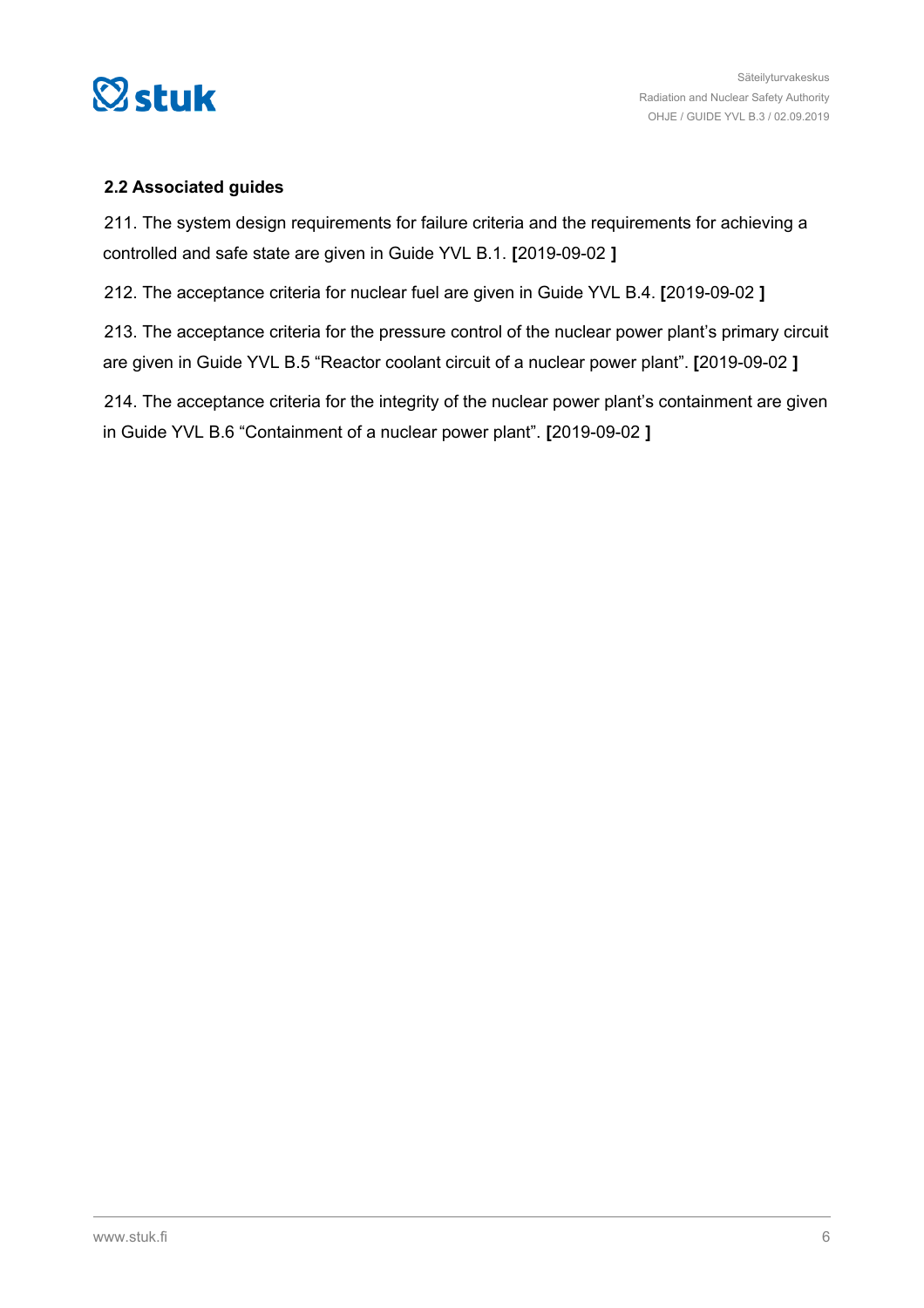<span id="page-6-0"></span>

### **3 Events to be analysed**

301. Analyses pertaining to the plant's behaviour as well as releases of radioactive substances and radiation doses caused by the releases shall cover the nuclear power plant's normal operational states, anticipated operational occurrences, postulated accidents, design extension conditions and severe reactor accidents. Examples of the events to be analysed are given in [4 and 5]. **[**2019-09-02 **]**

302. The scope of the analysed events shall provide a comprehensive assessment of the nuclear power plant's behaviour during incidents and accidents as well as releases and doses due to incidents and accidents. **[**2013-11-15 **]**

303. Operator actions shall be assessed to identify essential operator actions needed in accident management and to assess the effects of potential operator errors. **[**2019-09-02 **]**

304. The inadvertent actuation of every system accomplishing a safety function shall be addressed as an initiating event. **[**2013-11-15 **]**

305. Pressure control analyses for the reactor coolant circuit shall consider cases during which the reactor pressure tends to increase or decrease in consequence of an initiating event, and situations where the coolant circuit pressure must be increased or decreased. **[**2013-11-15 **]**

306. Pressure control analyses shall cover also low operating temperatures. **[**2019-09-02 **]**

307. Removed. **[**2019-09-02 **]**

308. Severe reactor accident analyses shall cover all actions required for the plant's severe reactor accident strategy and the phenomena associated with the strategy. **[**2013-11-15 **]**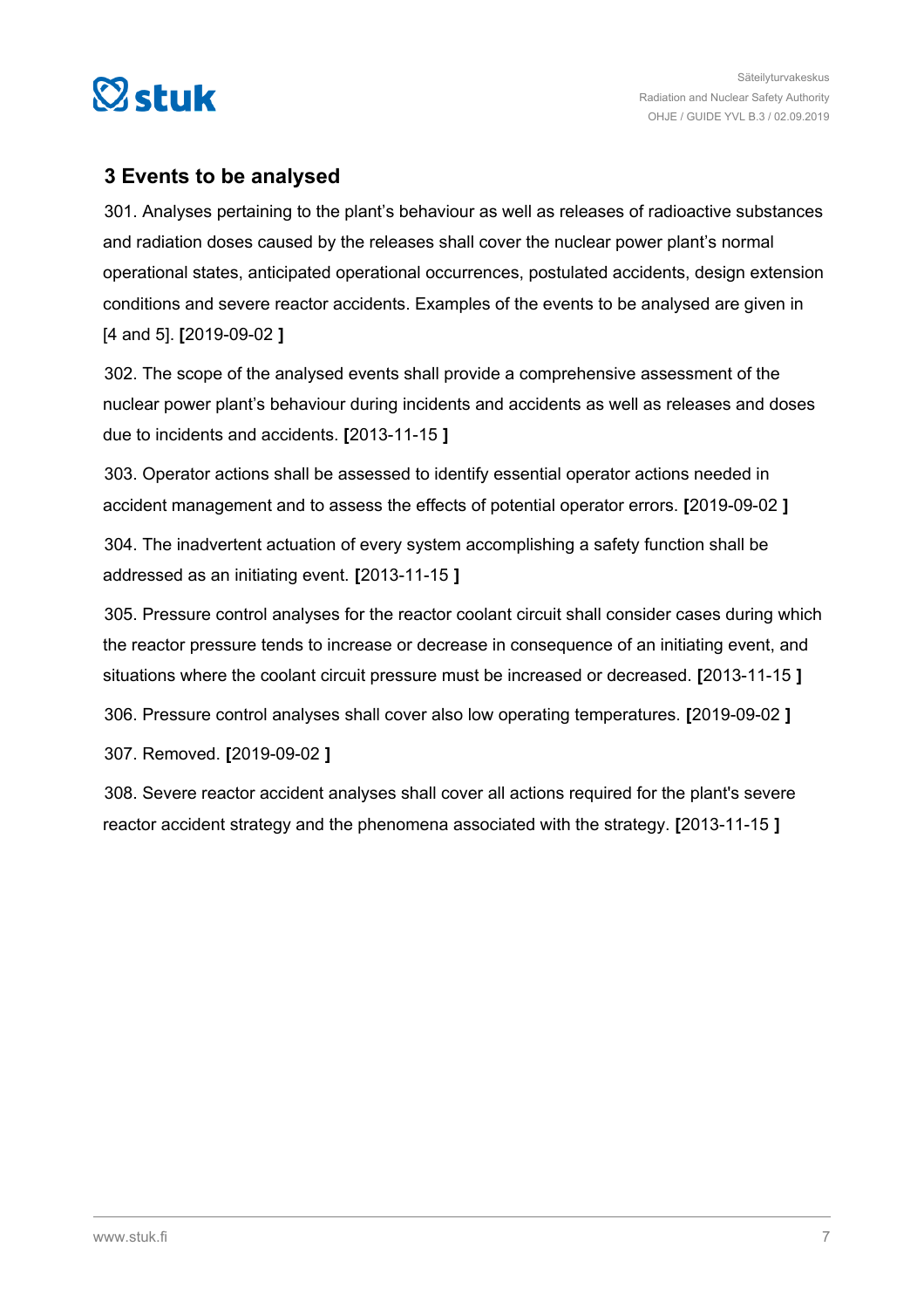<span id="page-7-0"></span>

### **4 Analyses of plant behaviour**

### **4.1 General**

401. Analyses shall cover anticipated operational occurrences and accidents that determine or limit the dimensioning of systems accomplishing safety functions. **[**2013-11-15 **]**

402. Anticipated operational occurrences and accidents shall be analysed starting from the initiating event and ending in a safe state. **[**2013-11-15 **]**

### **4.2 Methods of analysis**

403. The suitability of analysis methods for their purpose shall be justified. **[**2013-11-15 **]**

404. A description of the models and calculation methods employed in the analyses shall be presented. The models shall be described to a level of precision that allows for verifying the correctness of the model in relation to the plant design as well as assessing the applicability of the selected modelling solutions. The information presented in the description shall include an analysis model that describes the facility or a part thereof (such as the nodal distribution used in the model), a justification for the model parameters selected and the plant data used in the analyses or a reference to a source from where the plant data is available. **[**2019-09-02 **]**

405. The validation of the physical models and computer code used for the analyses shall be substantiated by comparing their calculation results to separae effects tests or tests carried out on entire systems, or to disturbances that have occurred at nuclear power plants. Comparison with models that have already been validated may also be utilised. **[**2013-11-15 **]**

406. The plant and fuel type specific experimental correlations used in the calculation methods shall be justified by presenting the measurement data from which the correlations have been derived. If the correlation is commonly known and the measurement data are publicly available, a bibliographic reference is sufficient. **[**2013-11-15 **]**

407. If reliable calculation methods are not available, the acceptability of the technical solution in question shall be justified by means of experiments. **[**2013-11-15 **]**

408. The accepted methods to be used in the plant behaviour analyses are either the conservative analysis method supplemented with sensitivity studies or the best estimate method supplemented with uncertainty analysis. **[**2013-11-15 **]**

409. Sensitivity studies supplementing conservative analyses shall define how sensitive the results are for the models used, the initial conditions and the main paraeters. **[**2013-11-15 **]**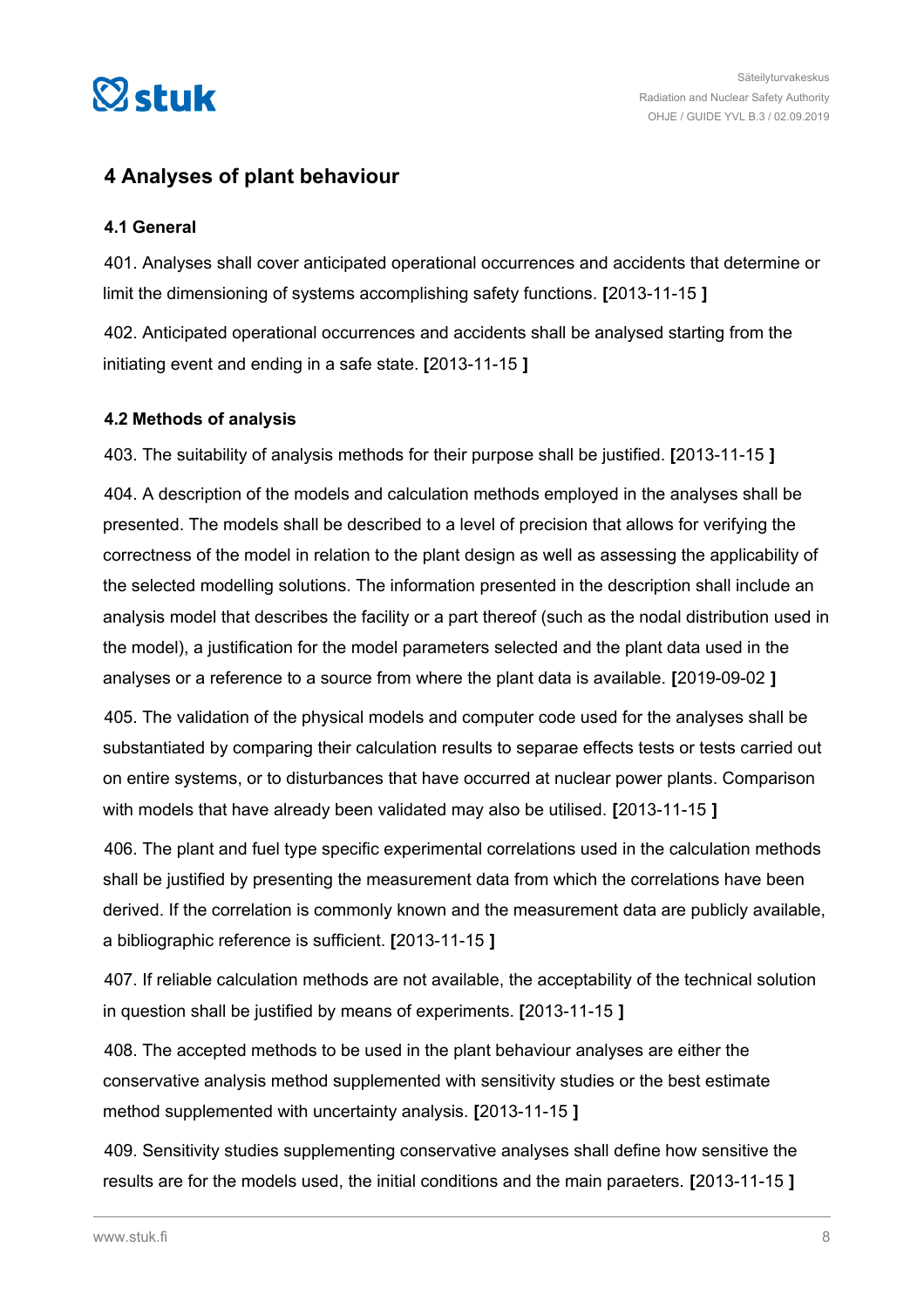<span id="page-8-0"></span>

410. Utilisation of the best estimate method shall be supplemented with an uncertainty analysis that is justifiable by statistical methods. Examples of such methods are given in [7]. **[**2019-09-02 **]**

### **4.3 Assumptions for the analyses**

411. The initial conditions of the analyses and the chosen parameters used for the analyses shall be justified. **[**2019-09-02 **]**

411a. If the choice that is the least beneficial in terms of the acceptability of the end result is not unambiguous, analysis results covering the parameter's entire range of variation shall be presented. **[**2019-09-02 **]**

412. When using the best estimate method, the failure combination that is the least beneficial to the functionality of the systems shall be chosen in accordance with the failure criteria presented in chapter 4.3 of Guide YVL B.1. **[**2013-11-15 **]**

413. The selected consideration time preceding operator actions and the time to accomplish the actions shall be sufficiently long. The durations chosen shall be justified. Operators can be assumed to act on each analysed event in accordance with the procedures available in written or electronic form. **[**2013-11-15 **]**

### **4.3.1 Assumptions for anticipated operational occurrence analysis**

414. Anticipated operational occurrences shall be analysed as follows:

1. All plant systems operate according to design, with the exception of the failure or operator error analysed as the initiating event and the consequences of the initiating event. The most penalising failure in accordance with the (N+1) failure criterion shall be assumed for systems which limit the development of operational occurrences into accidents.

2. Non-safety classified systems shall not be utilised as systems mitigating the consequences of the event. The operation of non-safety classified systems (start-up, ongoing operation or stoppage) shall be postulated if a system's designed operation could aggravate the consequences of the initiating event. Systems designed for anticipated operational occurrences or postulated accidents shall be assumed to operate at their minimum level of performance. **[**2019-09-02 **]**

414a. It is not necessary to combine an assumption of the loss of off-site power with analyses of anticipated operational occurrences. The loss of off-site power shall be analysed as a separate initiating event. **[**2019-09-02 **]**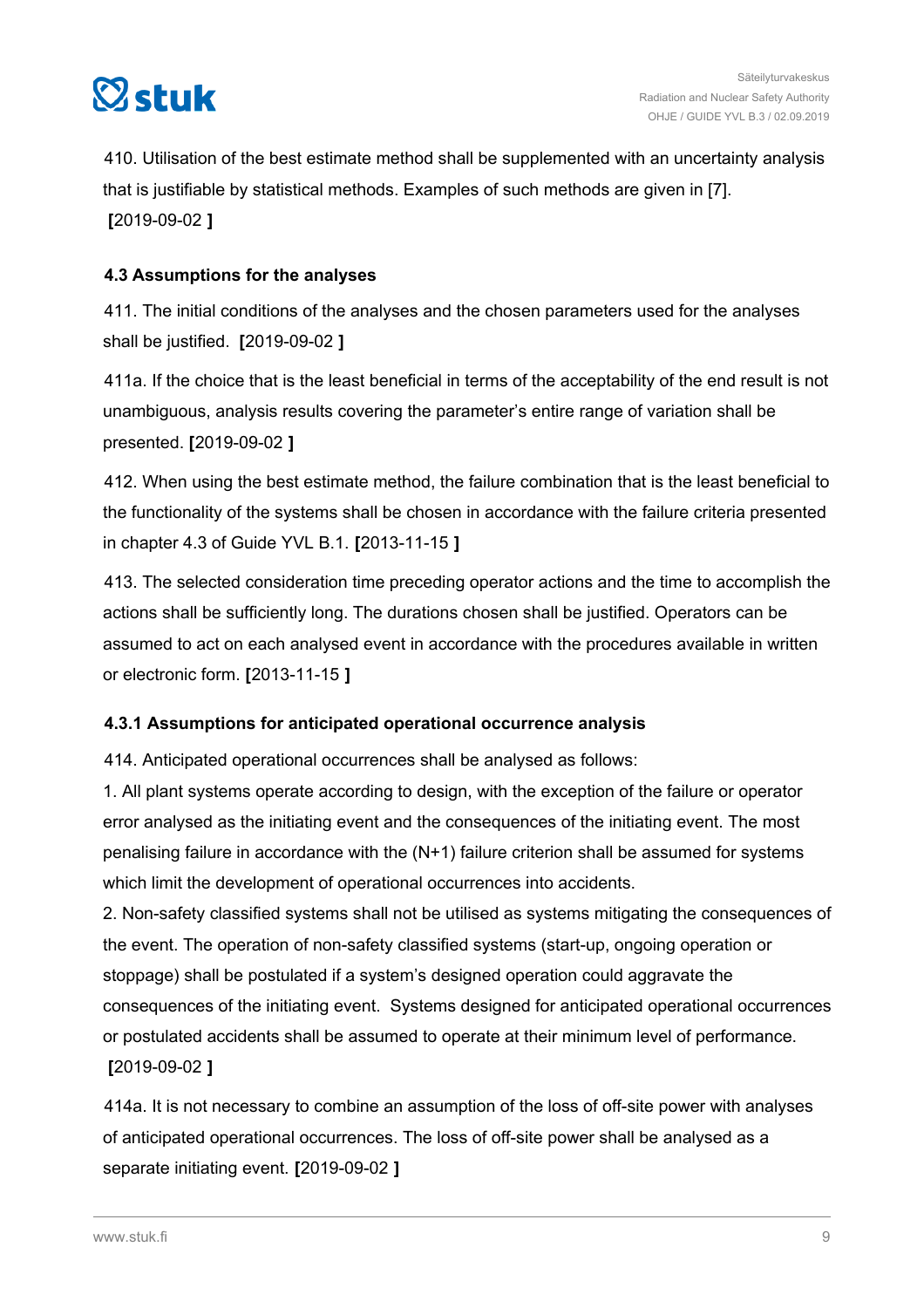<span id="page-9-0"></span>

### **4.3.2 Assumptions for postulated accident analysis**

415. Safety systems shall be assumed to operate at their minimum system performance during postulated accidents. **[**2019-09-02 **]**

416. Normal operation systems shall not be utilised as systems mitigating the consequences of an event. The operation of normal operation systems (start-up, ongoing operation or stoppage) shall be postulated if a system's designed operation could aggravate the consequences of the initiating event. **[**2019-09-02 **]**

417. In analyses of postulated accidents, only systems designed for postulated accidents may be utilised as systems mitigating the consequences of an event from the initiating event up until the controlled state and during the maintenance of this state. The operation (start-up, ongoing operation or stoppage) of systems limiting the development of operational occurrences into accidents shall be postulated if a system's designed operation could aggravate the consequences of the initiating event. **[**2019-09-02 **]**

418. An assumption of the loss of off-site power shall be combined with postulated accidents if it could aggravate the consequences of the initiating event. The loss of off-site power shall be postulated at the worst possible point of time in terms of managing the situation. **[**2019-09-02 **]**

### **4.3.3 Assumptions for design extension condition analyses**

419. For DEC A accidents, the most penalising single failure shall be assumed in one of the systems whose operation is required to accomplish a safety function in the event in question. For DEC B and C accidents, a single failure need not be assumed. The consequences of an initiating event shall be assumed in the analyses. **[**2019-09-02 **]**

419a. Normal operation systems shall not be utilised as systems mitigating the consequences of the event in the analyses of DEC A accidents. The operation of normal operation systems (start-up, ongoing operation or stoppage) shall be postulated if a system's designed operation could aggravate the consequences of the initiating event. **[**2019-09-02 **]**

420. In the analyses of DEC A accidents, the initiating event shall be combined with a simultaneous loss of off-site power if it could aggravate the consequences of the initiating event. It is not necessary to combine the loss of off-site power with another initiating event in the analyses of DEC B or C accidents unless it is a likely consequence of the initiating event. **[**2019-09-02 **]**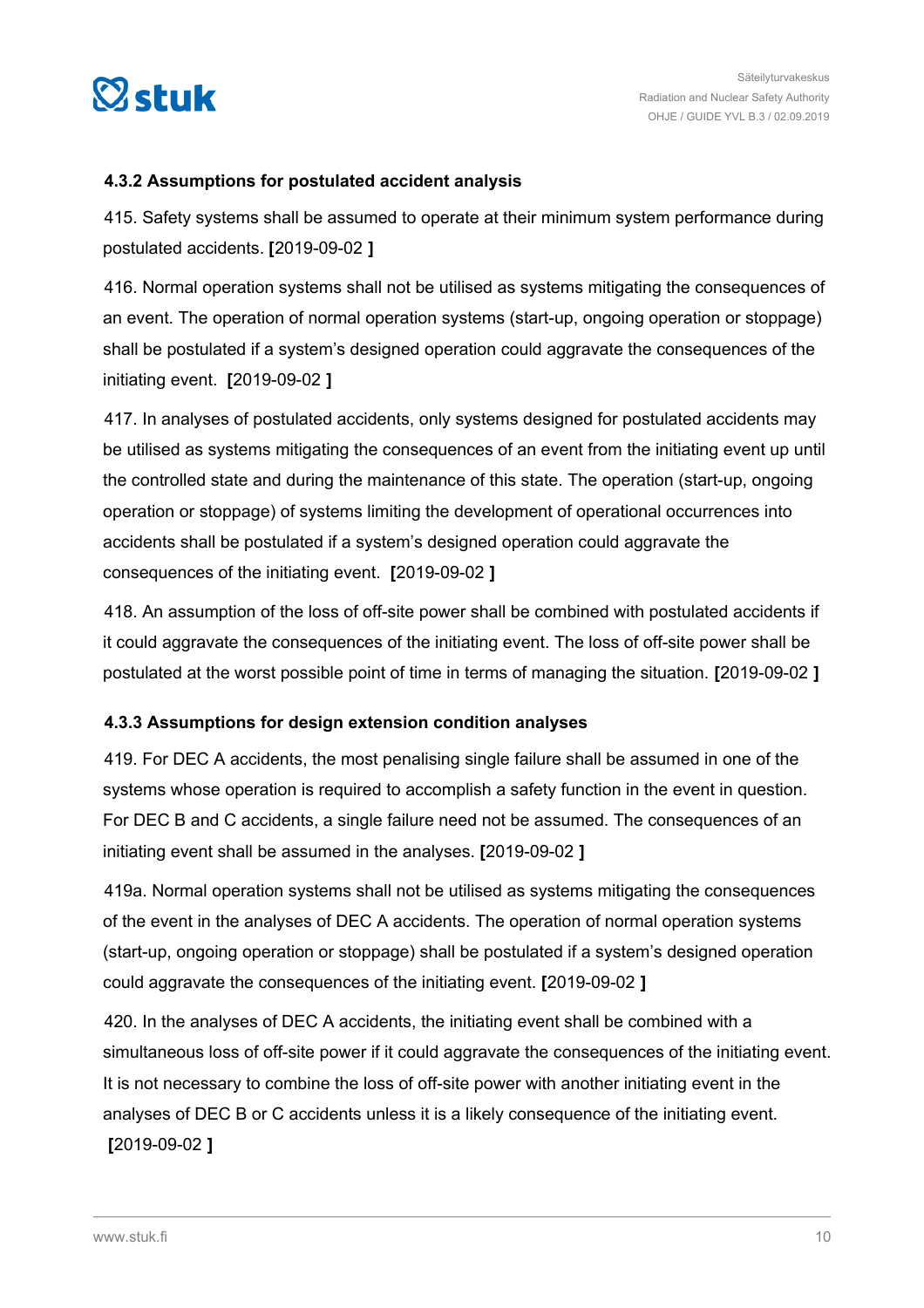<span id="page-10-0"></span>

421. In design extension condition analyses, best estimate methods can be applied concerning assumptions of the plant's initial state and the performance of operating subsystems. **[**2013-11-15 **]**

422. When the best estimate method is applied to design extension conditions, analyses do not need to be supplemented by an uncertainty analysis in accordance with requirement 410. Analyses of DEC A accidents shall, when necessary, be supplemented by sensitivity studies which demonstrate a sufficient margin with regard to the acceptance criteria. **[**2019-09-02 **]**

### **4.3.4 Assumptions for severe reactor accident analysis**

423. In analysing severe reactor accidents, best estimate methods can be applied concerning assumptions of the plant's initial state and the performance of operating subsystems. However, the more essential the function, the better assurance for its successful accomplishment shall be provided. **[**2013-11-15 **]**

424. In severe accident analyses, application of the best estimate method need not be complemented with an uncertainty analysis as required in para410. **[**2013-11-15 **]**

425. In severe reactor accident analyses, the most penalising failure according to the failure criteria presented in Guides YVL B.1 and B.6 shall be assumed for systems designed for severe reactor accident management. Consequences of the initiating event shall also be taken into account. **[**2019-09-02 **]**

425a. In the analyses of severe reactor accidents, the inoperability of the external power grid shall be postulated up until the controlled state following a severe reactor accident and during the maintenance of this state. **[**2019-09-02 **]**

426. The time needed for actions required for the severe reactor accident management strategy and other factors relating to the implementation of the actions (e.g. accessibility of locally operated equipment) shall be justified. **[**2019-09-02 **]**

427. Analyses justifying the hydrogen management strategy shall separaely evaluate cases in which the hydrogen generation rate increases. **[**2013-11-15 **]**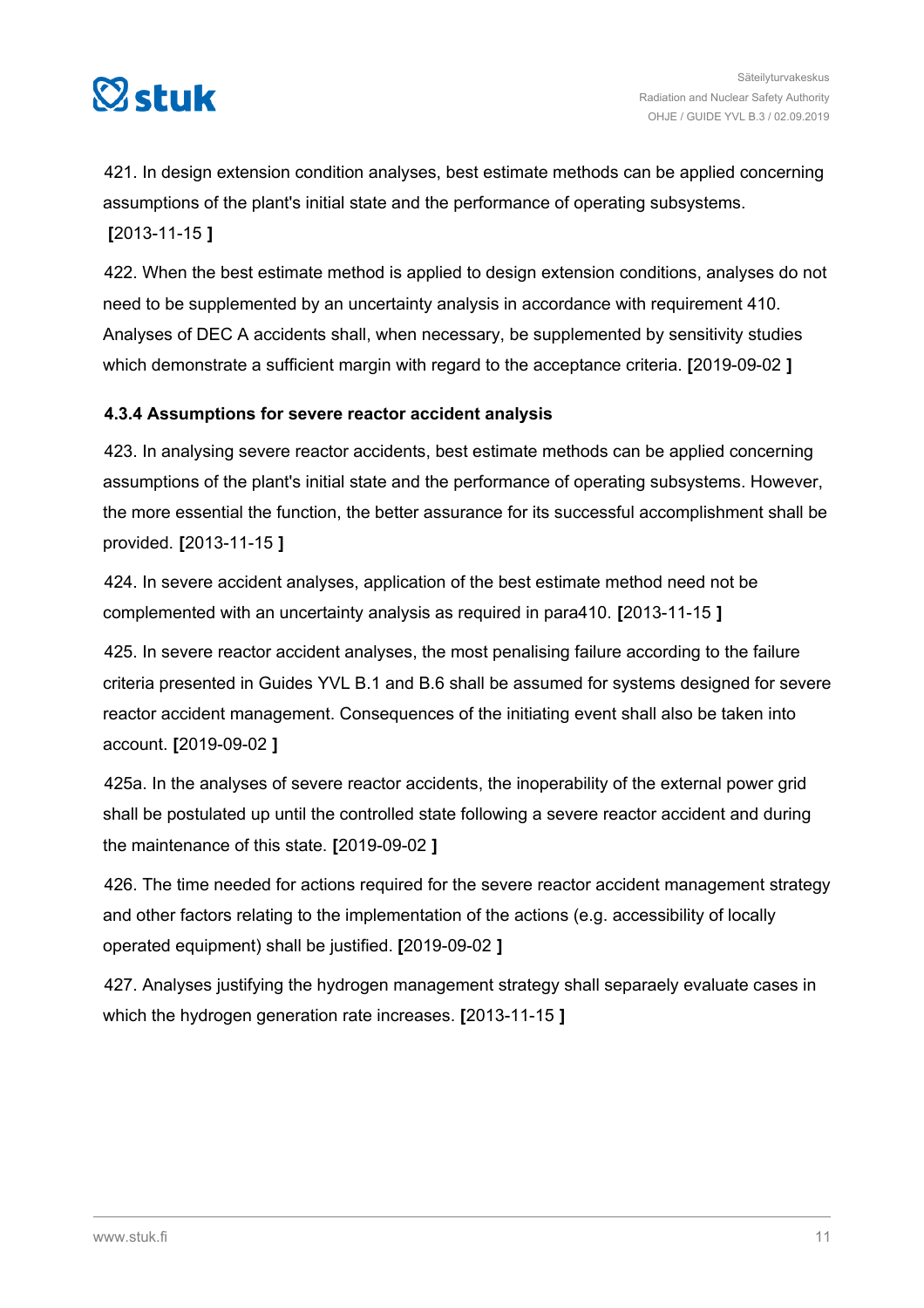<span id="page-11-0"></span>

### **4.3.5 Assumptions for cooling circuit pressure control analysis**

428. Coolant circuit pressure control analyses for anticipated operational occurrences shall be made in the manner required in chapter 4.3.1. It is not necessary to postulate a single failure in primary circuit blow-off valves in these analyses, but the valve control system shall fulfil the (N+1) failure criterion. **[**2019-09-02 **]**

429. Cooling circuit pressure control analyses for accidents shall be performed as required in chapters 4.3.2–4.3.4. **[**2019-09-02 **]**

430. In analyses of postulated accidents leading to pressure increase, assumptions for the analyses shall be chosen with the following amendments and additions:

- 1. Reactor scram occurs from the second signal of the reactor protection system.
- 2. Pressure reduction systems other than safety valves and the equivalent blow-off valves fail.
- 3. Safety valves and equivalent blow-off valves are assumed to fail in the closed position as follows:

| Total number of valves: | Failing:                                                                   |
|-------------------------|----------------------------------------------------------------------------|
| $2 - 3$                 | 1                                                                          |
| $4 - 8$                 | 2                                                                          |
| $\geq 9$                | One fourth of the total number,<br>rounded up to the next whole<br>number. |

- 4. The discharge flow capacity of safety valves and equivalent blow-off relief valves equals the nominal capacity determined on the basis of an applicable standard and the opening pressure equals to the nominal setting.
- 5. Safety valves and equivalent blow-off valve relief valves are arranged in accordance with decreasing capacity. Equal capacity valves are further arranged in relation to one another in accordance with increasing opening pressure. The valves thus arranged are assumed to fail as follows: first, fourth, ninth, etc.
- 6. If more than one control device is needed to control the operation of a safety valve or an equivalent blow-off relief valve and the control devices have been set at different pressures, the higher setting pressure shall be assumed as the opening pressure.

**[**2019-09-02 **]**

431. Removed. **[**2019-09-02 **]**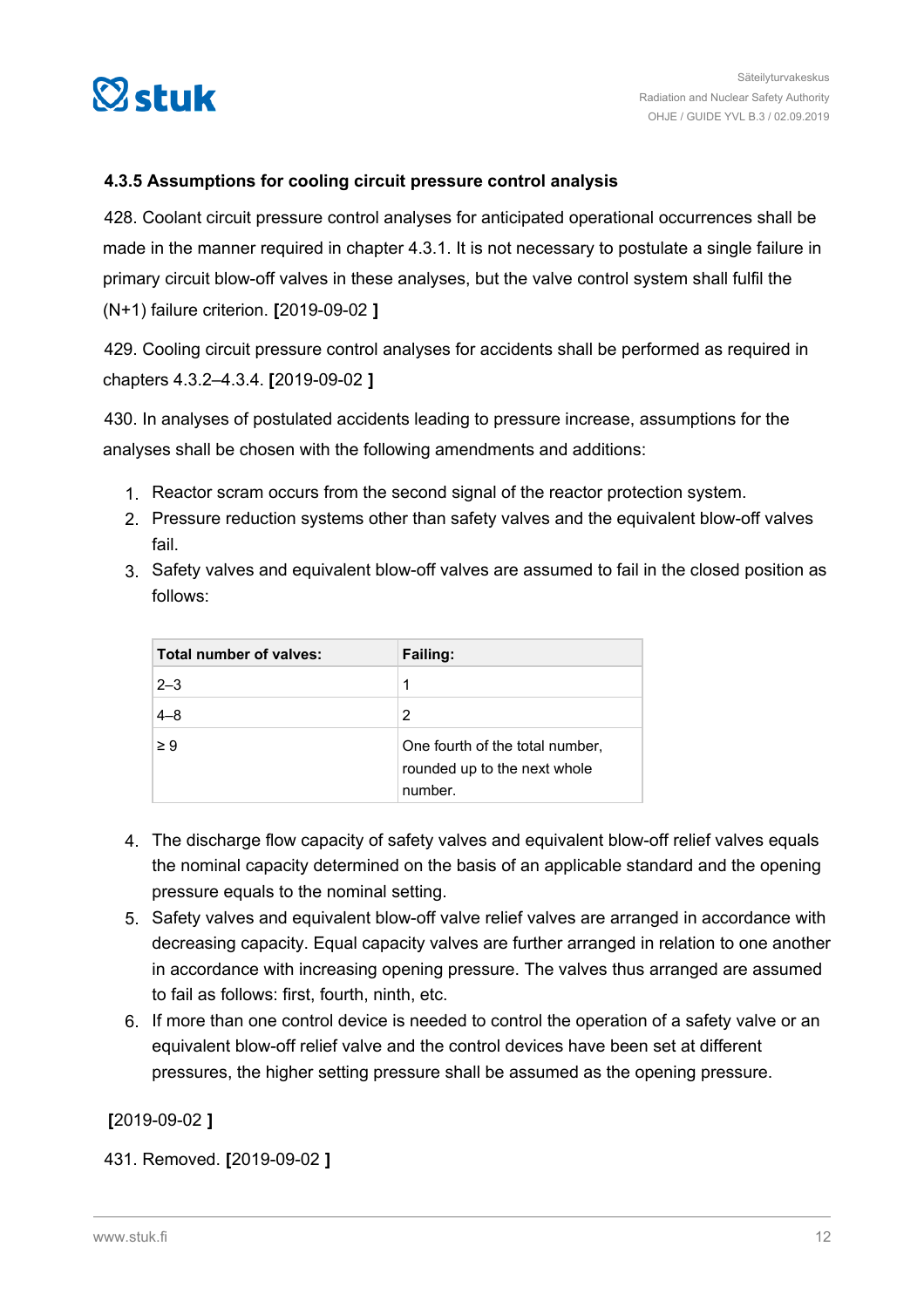<span id="page-12-0"></span>

### **5 Release and radiation dose analyses**

### **5.1 Events to be analysed**

501. Release and radiation dose analyses shall be performed on those transient and accident cases required in para 301 which are limiting as regards the release of radioactive substances and radiation doses. Selection of the limiting cases shall be justified. **[**2019-09-02 **]**

502. The analyses referred to in para 501 shall be supplemented with an analysis of the containment's retention capability, in which the source term into the containment is calculated according to the maximum number of failed fuel rods (10%) allowed in a class 2 postulated accident as required in para 417 of Guide YVL B.4 . **[**2019-09-02 **]**

503. The explanatory memorandum of Guide YVL D.3 lists operational occurrences and accidents that shall be postulated for nuclear fuel handling and storage. **[**2019-09-02 **]**

### **5.2 Methods of analysis**

504. The requirements for plant behaviour analysis methods, which are given in chapter 4.2, apply to the release analysis methods. **[**2013-11-15 **]**

505. Guide YVL C.4 presents requirements for the analysis methods that are used to estimate radiation doses to the public in the vicinity, caused by the release of radioactive substances from a nuclear power plant. **[**2019-09-02 **]**

### **5.3 Assumptions for release and dose related analyses**

#### **5.3.1 General assumptions**

506. In analysing releases, the same assumptions shall be used to describe the plant as are used in the analyses in chapter 4.3. **[**2013-11-15 **]**

507. At least the same amount of radioactive substances shall be assumed in the primary coolant at the beginning of an event as is set as the maximum limit in the Technical Specifications of the plant. **[**2019-09-02 **]**

508. The number of leaking fuel rods before an accident shall be chosen in conformity with para 507. **[**2013-11-15 **]**

509. The increasing release of fission products due to the pressure difference change between the failed fuel and coolant shall be taken into account in evaluating the concentration of radioactive substances in the primary coolant. The increase in concentration and its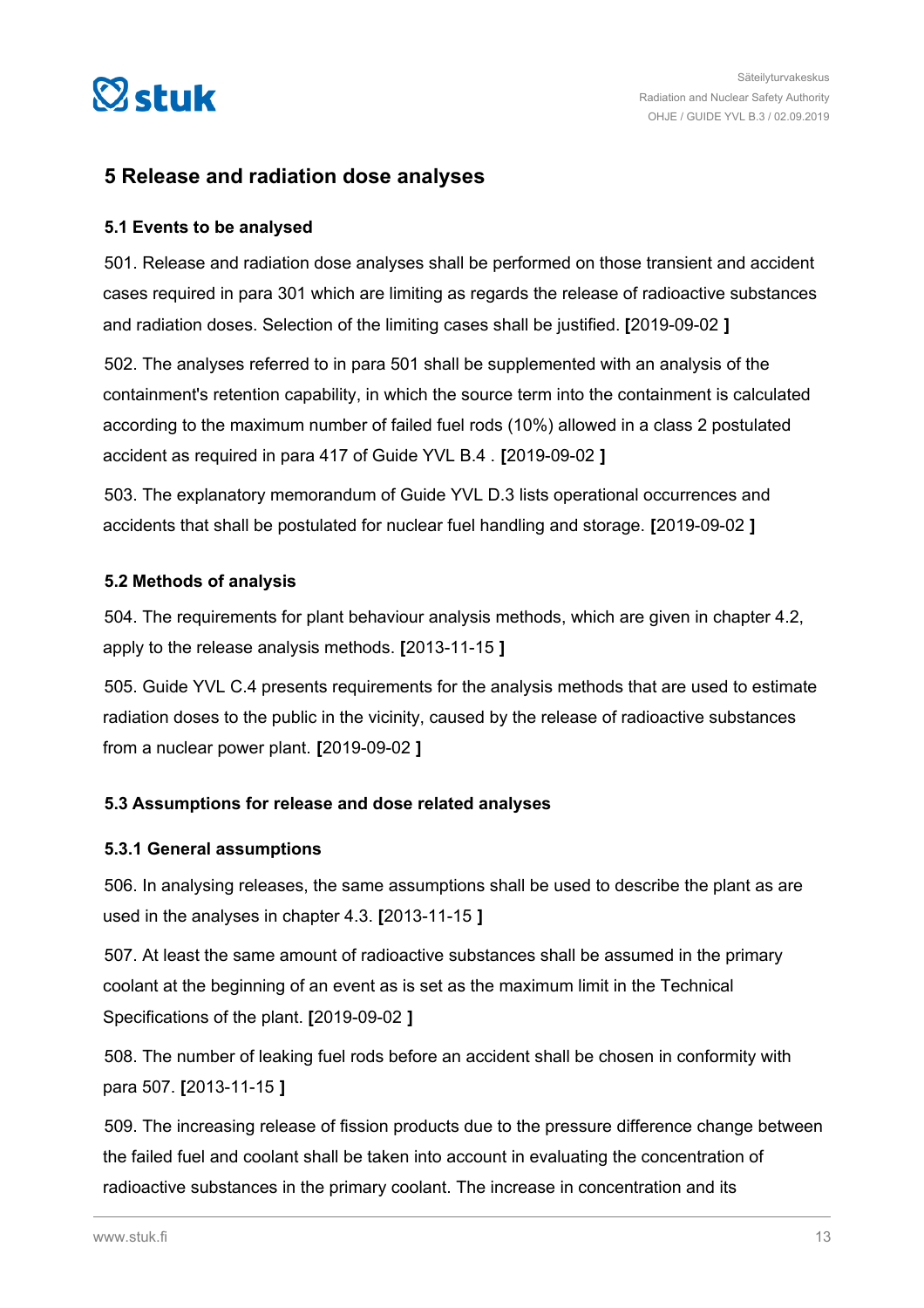<span id="page-13-0"></span>

dependence on time shall be justified. **[**2019-09-02 **]**

510. The effect of cooling water that enters the failed fuel rods on the release of radioactive substances shall be taken into account in the analyses. **[**2013-11-15 **]**

511. The distribution of radioactive substances into gaseous and liquid phases of the leaking substance shall be justified. **[**2013-11-15 **]**

512. A fraction of the iodine mixed with the steam shall be assumed to be gaseous. The distribution of iodine into gaseous and aerosol phases shall be justified. **[**2013-11-15 **]**

513. The halogens released into airspace shall be assumed to be partly bound to inorganic and partly to organic compounds. The distribution into the various kinds of compounds shall be justified. **[**2019-09-02 **]**

514. The radioactive substances entering the airspace shall first be assumed to be transported into the environment via the ventilation and filtering system in a way corresponding to the normal functioning of the system. If the ventilation system can be used in several different ways in the above-mentioned situation, the way leading to the most extensive releases shall be chosen for the analysis. **[**2013-11-15 **]**

515. Isolation of ventilation may be assumed in accordance with the design of the plant's protection systems, so that any changes in the parameters used as protection limits during accidents are assessed conservatively. **[**2013-11-15 **]**

516. If the pressure and temperature inside the containment during an accident exceed the values for which the containment leak-tightness requirements have been set and during which the leak rate is experimentally measured, the leak rate used for release calculations shall be separately justified. **[**2013-11-15 **]**

### **5.3.2 Fuel handling related postulated accident assumptions**

517. In the analysis of the drop of a spent fuel assembly, it shall be assumed that the assembly

- 1. has been in the reactor core during the whole cycle at full power
- 2. has been located in the most heavily loaded position of the reactor core and has reached a full discharge burn-up
- 3. has cooled down for the shortest time of cooling possible in the accident analysed
- 4. is damaged in such a way that all fuel rods in the assembly lose their leak-tightness.

**[**2019-09-02 **]**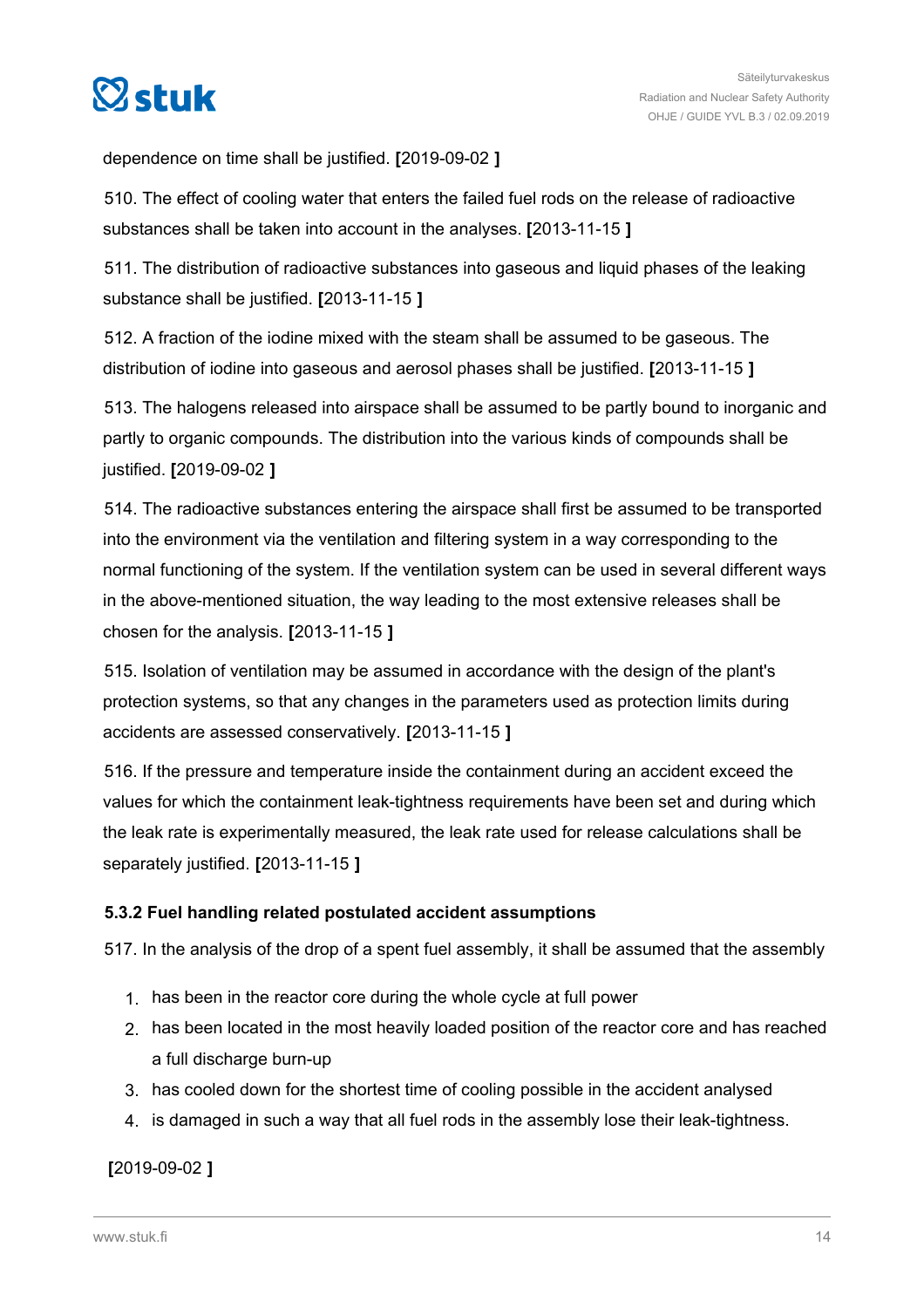<span id="page-14-0"></span>

518. If a transfer cask filled with spent fuel is lifted with the lid not tightly closed, it shall be assumed in the analyses that

- 1. an accident can occur in any room and at any time when a transfer cask is being lifted
- 2. the cask has been loaded with fuel that has reached a full discharge burn-up
- 3. the cooling time required for fuel prior to transfer is the minimum time required in the administrative restrictions
- 4. the number of failed fuel rods shall be conservatively estimated.

### **[**2019-09-02 **]**

519. In the analysis of the drop of a heavy object, it shall be assumed that

- 1. an accident can happen at any location where the handling of heavy objects above fuel is allowed
- 2. the falling object that is applied to the room in question is the most penalising one as regards the damage it causes
- 3. the fuel burn-up is the highest and the cool-down time the shortest possible in the accident under consideration
- 4. the number of damaged fuel rods shall be conservatively estimated.

### **[**2013-11-15 **]**

520. During spent fuel handling accidents, all released noble gases shall be assumed to enter the airspace of the building in question. If fuel failure occurs under water, in estimating the release of other fission products, it can be assumed that a part of them is retained by the water and only part is released to the airspace above the water. **[**2013-11-15 **]**

521. Removed. **[**2019-09-02 **]**

### **5.3.3 Dispersal of radioactive substances into the environment**

522. Assumptions of the dispersal of radioactive substances into the environment and population dose calculations are presented in Guide YVL C.4. **[**2013-11-15 **]**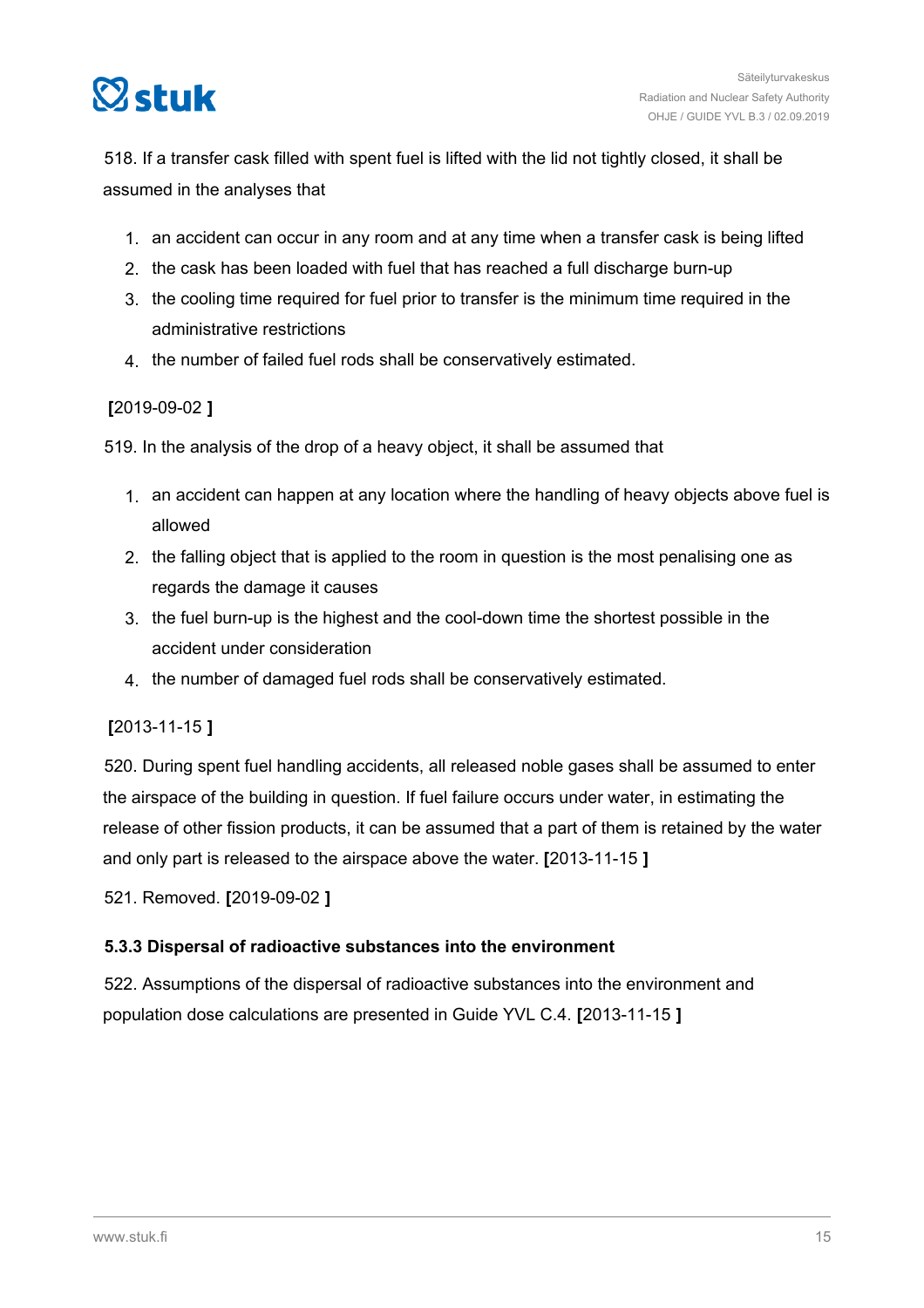<span id="page-15-0"></span>

### **6 Acceptance criteria for results**

### **6.1 General requirements**

601. Moved to Guide YVL B.1. **[**2019-09-02 **]**

602. The acceptance criteria set forth in chapters 6.2 and 6.3 are presented for the conservative analysis method. In applying a best estimate method with uncertainty analysis, the result is acceptable if there is a 95% probability with 95% confidence that the examined paraeter will not exceed the acceptance limit set for the conservative analysis method. **[**2019-09-02 **]**

603. Chapter 4.3 of Guide YVL B.1 sets forth requirements for the reaching of a controlled and safe state. **[**2013-11-15 **]**

604. Section 22 b § of the Nuclear Energy Decree (161/1988) sets limits for releases of radioactive substances and doses during anticipated operational occurrences and accidents. **[**2019-09-02 **]**

605. Acceptance criteria for the failure analyses of I&C systems are set forth in chapter 5.2 of Guide YVL B.1. **[**2013-11-15 **]**

606. The acceptance criteria for the strength analyses of the nuclear power plant's pressure equipment are given in Guide YVL E.4. **[**2013-11-15 **]**

607. Removed. **[**2019-09-02 **]**

### **6.2 Anticipated operational occurrences**

608. The failure or malfunction of a single active component during the normal operation of the plant, analysed as an anticipated operational occurrence with the assumptions in Section 1 of requirement 414, shall not lead to a need to start systems designed for postulated accidents. **[**2019-09-02 **]**

609. The overpressure acceptance criterion for an event to be analysed as an anticipated operational occurrence using the assumptions in item 1 of para 414 is that design pressure of the primary circuit is not exceeded, and that not a single safety valve of the primary circuit opens. **[**2019-09-02 **]**

610. The fuel integrity acceptance criteria for anticipated operational occurrences are given in Guide YVL B.4, chapter 4. **[**2013-11-15 **]**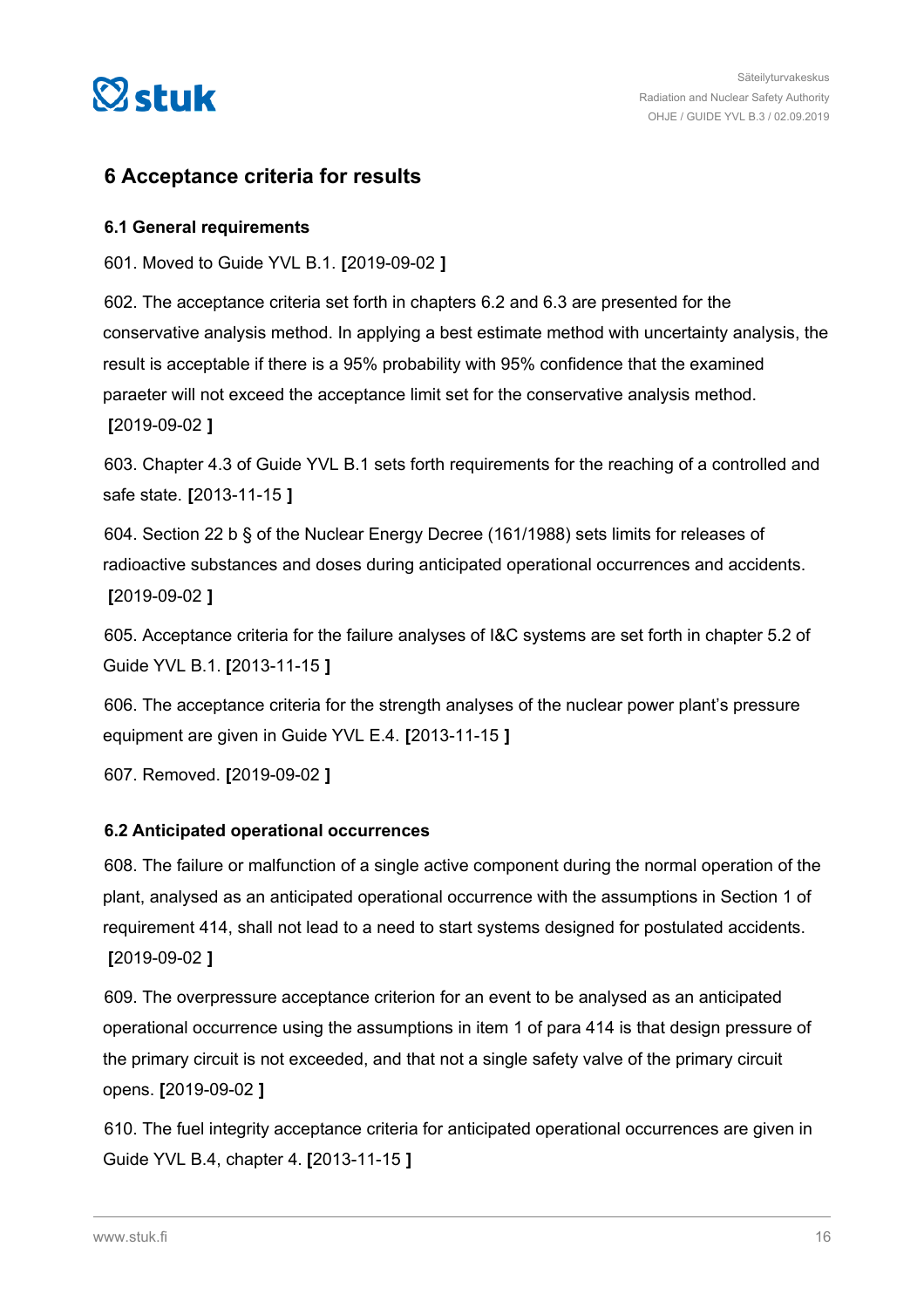<span id="page-16-0"></span>

611. Acceptance criteria for the pressure control of the nuclear power plant during anticipated operational occurrences are given in Guide YVL B.5, chapter 4.2. **[**2013-11-15 **]**

612. Acceptance criteria for the containment leak-tightness during anticipated operational occurrences is given in Section 10 of STUK Regulation STUK Y/1/2018. **[**2019-09-02 **]**

### **6.3 Postulated accidents**

613. The fuel integrity acceptance criteria for postulated accidents are given in Guide YVL B.4, chapter 4. **[**2013-11-15 **]**

614. Acceptance criteria for the pressure control and depressurisation during postulated accidents of a nuclear power plant are given in Guide YVL B.5, chapters 4.3 and 4.4. **[**2013-11-15 **]**

615. The acceptance criterion for the overpressure protection in postulated accidents is that the pressure of the object to be protected stays below 1.1 times the design pressure of the protected object. **[**2013-11-15 **]**

616. Acceptance criteria for the containment in postulated accidents are given in Section 10 of STUK Regulation STUK Y/1/2018 and in Guide YVL B.6, chapter 3. **[**2019-09-02 **]**

### **6.4 Design extension conditions**

617. The fuel integrity acceptance criteria for design extension conditions are given in Guide YVL B.4, chapter 4. **[**2013-11-15 **]**

618. The acceptance criterion for the DEC overpressure protection analysis is that the pressure of the object to be protected stays below 1.2 times the design pressure of the protected object. **[**2013-11-15 **]**

### **6.5 Severe reactor accidents**

619. Requirements for the depressurisation of the primary circuit during severe reactor accidents are given in Section 10 of STUK Regulation STUK Y/1/2018, and in Guide YVL B.5, chapter 4.4. **[**2019-09-02 **]**

620. Acceptance criteria for the containment's behaviour during severe reactor accidents are given in Guide YVL B.6, chapter 3. **[**2019-09-02 **]**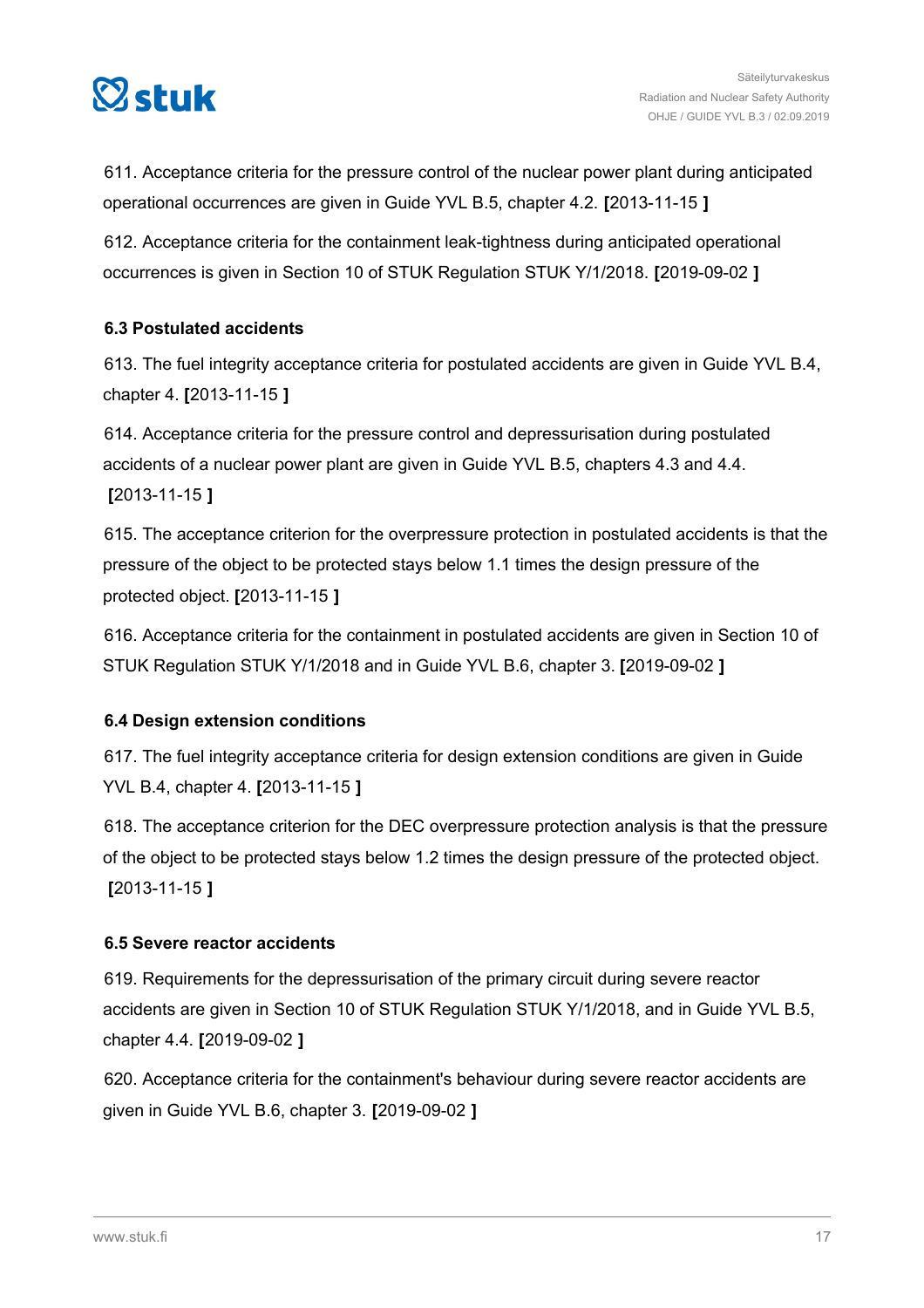<span id="page-17-0"></span>

### **7 Documents to be submitted to STUK**

701. The documents to be submitted to STUK for the nuclear power plant's licensing process are given in Guide YVL A.1 "Regulatory oversight of safety in the use of nuclear energy". **[**2019-09-02 **]**

702. As part of the suitability analysis to be submitted during the decision-in-principle phase, the licence applicant shall demonstrate that the organisation performing the analyses has adequate competence to conduct transient and accident analyses for the preliminary safety analysis report as required in Guide YVL B.3. **[**2013-11-15 **]**

703. The preliminary safety analysis report shall present the calculation methods for transient and accident analyses and their validation, as well as the preliminary transient and accident analyses demonstrating the acceptability of the systems' technical solutions. **[**2013-11-15 **]**

703a. After the construction licence has been granted, with regard to changes in systems important to safety or their detailed design, analyses of transients and accidents indicating the acceptability of the design solutions shall be submitted as part of the modification documentation. **[**2019-09-02 **]**

704. The final safety analysis report shall present the calculation methods for transient and accident analyses and their validation, as well as the final transient and accident analyses demonstrating the acceptability of the systems' technical solutions. **[**2013-11-15 **]**

705. The essential results of the analyses shall be presented in the preliminary and final safety analysis reports. Detailed information on the assumptions and calculation methods used in the analyses may be presented in either the safety analysis report or the topical reports.

**[**2013-11-15 **]**

706. The description of the models and analysis methods as required in para 404 shall be delivered to STUK for information as part of the preliminary and final safety analysis reports. **[**2013-11-15 **]**

707. The analyses of the preliminary safety analysis report shall describe the plant to the level of detail that is possible at this design stage, in order to facilitate analyses of the plant's operation in all operational conditions during anticipated operational occurrences and accidents. **[**2013-11-15 **]**

708. The analyses conducted for the operating licence shall describe the plant in a way consistent with the plant for which the operating licence is applied. **[**2013-11-15 **]**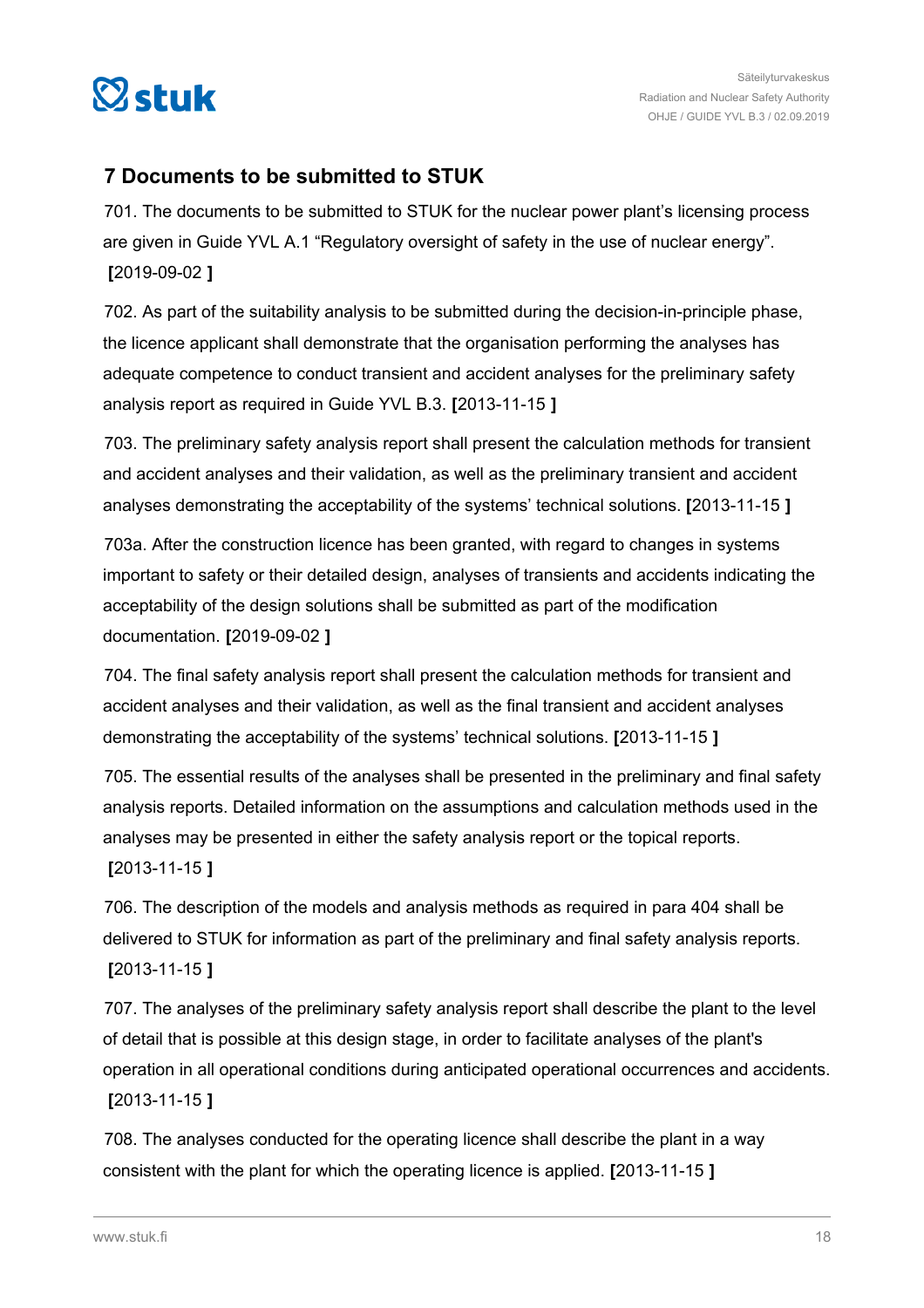

709. The analyses conducted for an operating plant shall describe the plant in a way consistent with the plant's current status or consistent with the plant after the implementation of the plant modifications. **[**2013-11-15 **]**

710. An assessment on the effects of the planned modification to plant behaviour during transient and accidents, and a summary of design analysis results shall be provided as part of the conceptual plan required for modifications to an operating nuclear power plant's systems important to safety. Analyses verifying the acceptability of the technical solutions shall be provided as part of the pre-inspection documentation. **[**2019-09-02 **]**

711. In connection with periodic safety assessments, the licensee shall evaluate the scope of and need for updates in transient and accident analyses, and update the analyses for the final safety analysis report, where necessary. **[**2019-09-02 **]**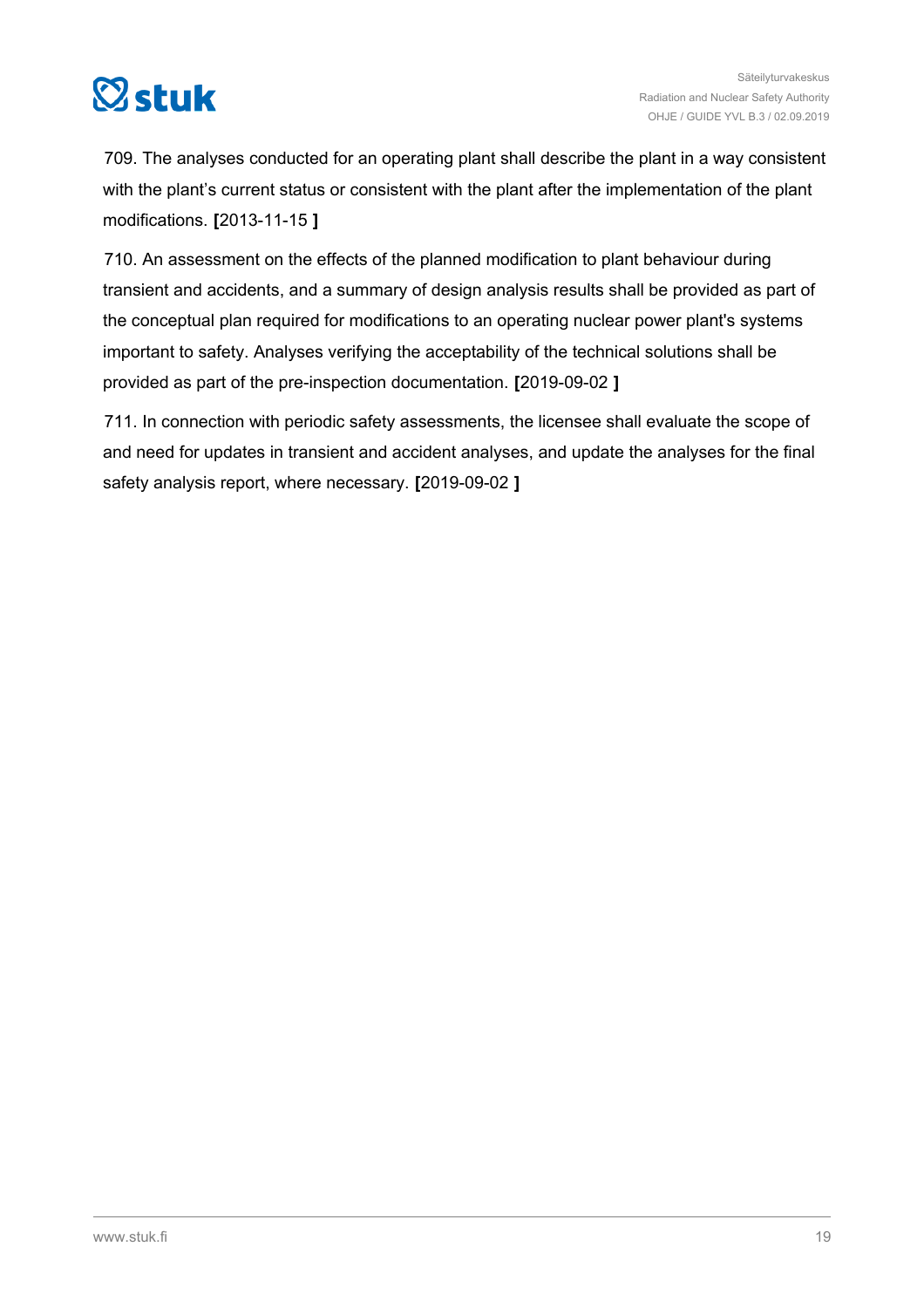<span id="page-19-0"></span>

### **8 Regulatory oversight by the Radiation and Nuclear Safety Authority**

801. During the decision-in-principle phase, STUK reviews the suitability analysis provided with the application for a decision-in-principle and the description of calculation methods used in the transient and accident analyses presented in it. STUK draws up a preliminary safety assessment based on the review. **[**2013-11-15 **]**

802. STUK reviews the preliminary safety analysis report provided with the construction licence application and the transient and accident analyses contained in it, as well as the validation of the calculation methods used. STUK draws up a safety assessment based on the review. **[**2013-11-15 **]**

803. STUK reviews the final safety analysis report provided with the operating licence application and the transient and accident analyses contained in it, as well as the validation of the calculation methods used. STUK draws up a safety assessment based on the review. **[**2013-11-15 **]**

804. STUK reviews the conceptual plans, pre-inspection documents and changes to the final safety analysis report of systems modifications in operating nuclear power plants, and approves the above on the basis of the review. **[**2013-11-15 **]**

805. In the construction licence stage and operating licence stage and, if necessary, during plant operation, STUK shall conduct independent comparative analyses of the most important initiating events impacting the dimensioning of the plant systems, or have such conducted by an outside expert organisation. **[**2019-09-02 **]**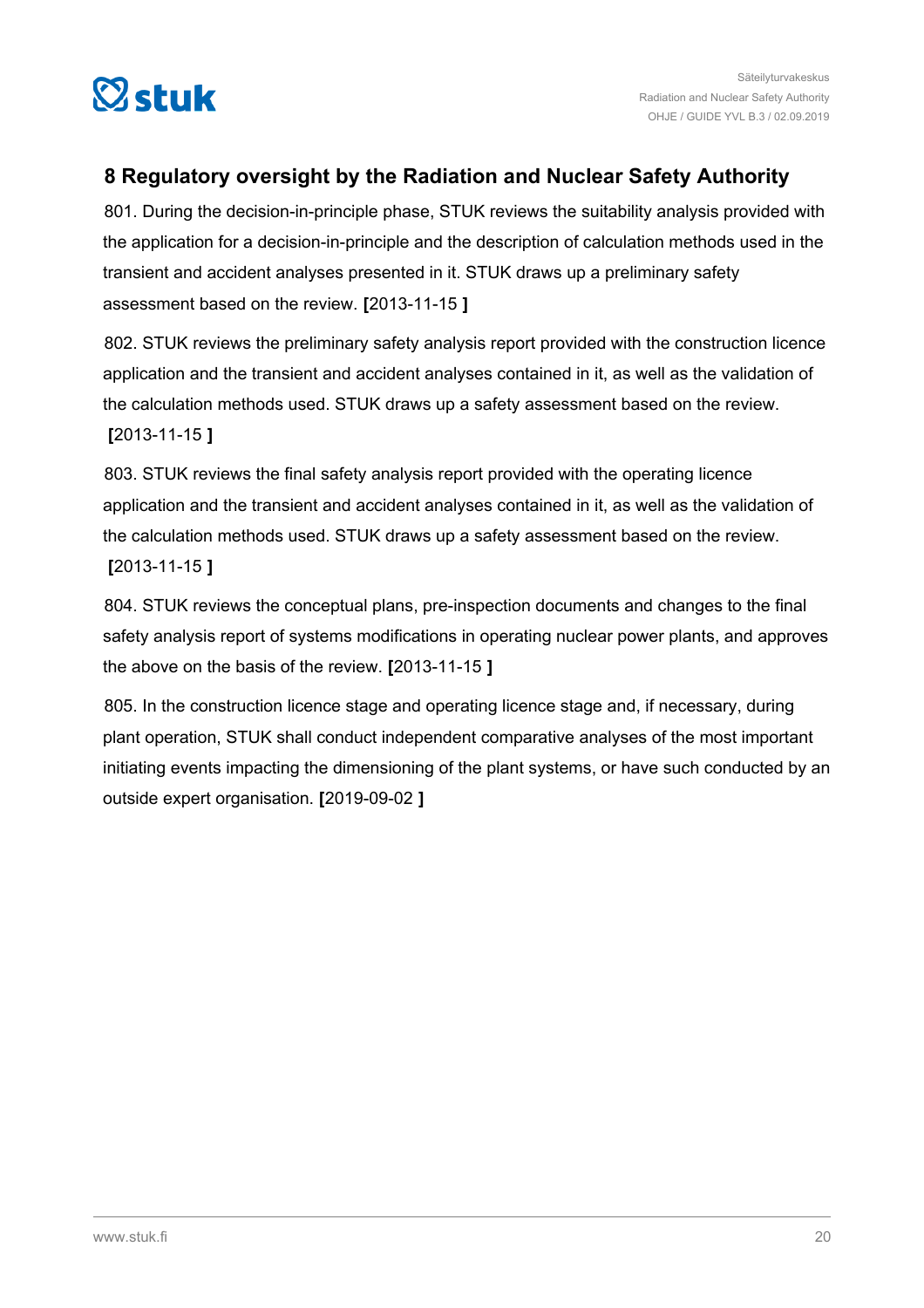<span id="page-20-0"></span>

### **9 References**

1. Nuclear Energy Act (990/1987). **[**2013-11-15 **]**

2. Nuclear Energy Decree (161/1988). **[**2013-11-15 **]**

3. STUK Regulation on the Safety of a Nuclear Power Plant (STUK Y/1/2018). **[**2019-09-02 **]**

4. Safety Assessment for Facilities and Activities, General Safety Requirements. IAEA Safety Standards Series No. GSR Part 4 (Rev.1). IAEA, Vienna 2016. **[**2019-09-02 **]**

5. Deterministic Safety Analysis for Nuclear Power Plants. IAEA Specific Safety Guide No. SSG-2. IAEA, Vienna 2009. **[**2013-11-15 **]**

6. Removed. **[**2019-09-02 **]**

7. Best Estimate Safety Analysis for Nuclear Power Plants: Uncertainty Evaluation. IAEA Safety Reports Series No. 52. IAEA, Vienna 2008. **[**2013-11-15 **]**

8. Safety of Nuclear Power Plants: Design. IAEA Safety Standards Series No. SSR-2/1 (Rev.1). IAEA, Vienna 2016. **[**2019-09-02 **]**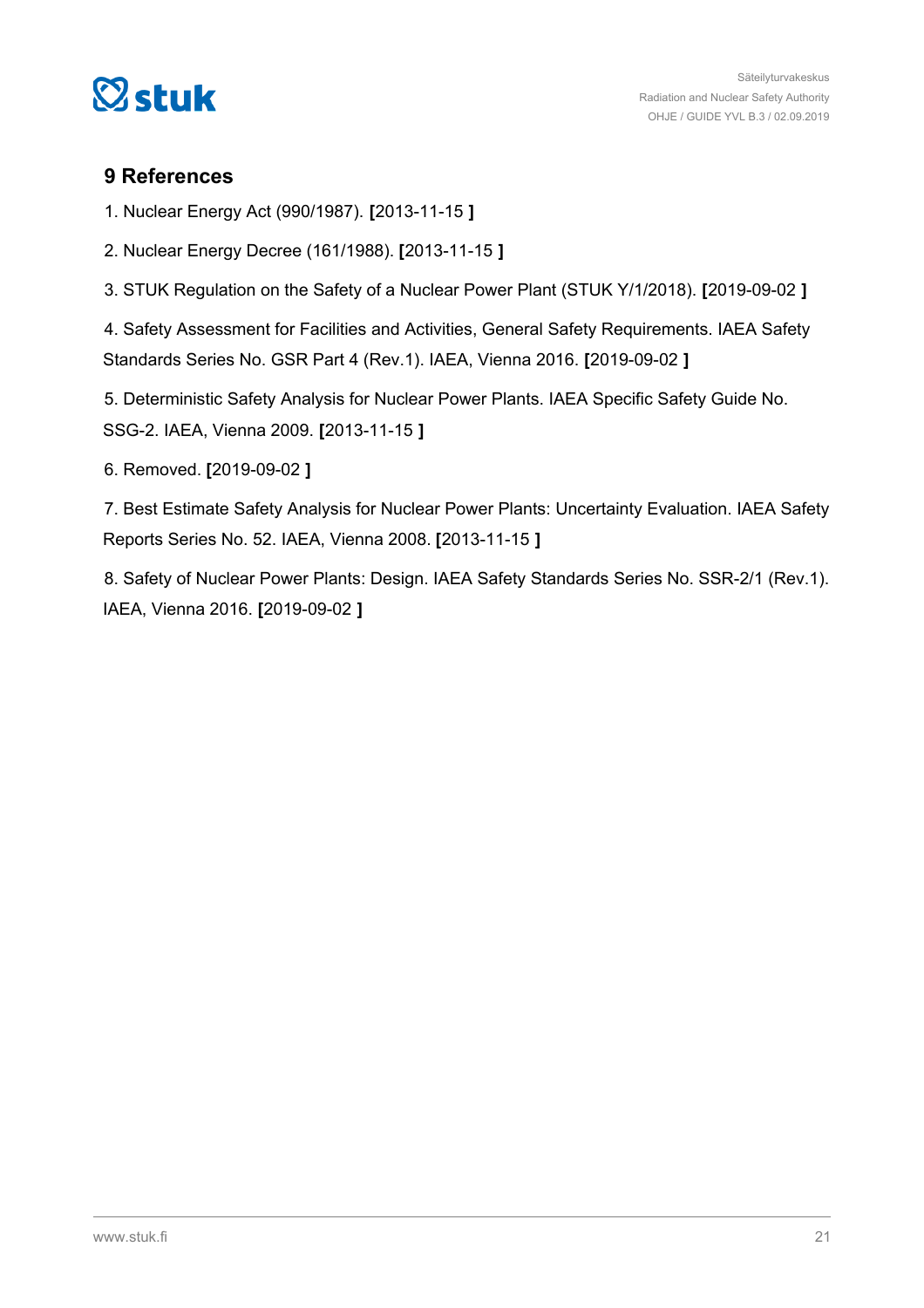

# **Definitions**

### **Initiating event**

Initiating event shall refer to an identified event that leads to anticipated operational occurrences or accidents.

### **Controlled state**

Controlled state shall refer to a state where a reactor has been shut down and the removal of its decay heat has been secured. (STUK Y/1/2018)

### **Controlled state following a severe reactor accident**

Controlled state following a severe reactor accident shall refer to a state where the removal of decay heat from the reactor core debris and the containment has been secured, the temperature of the reactor core debris is stable or decreasing, the reactor core debris is in a form that poses no risk of re-criticality, and no significant volumes of fission products are any longer being released from the reactor core debris. (STUK Y/1/2018)

#### **System**

System shall refer to a combination of components and structures that performs a specific function.

### **Minimum system performance**

Minimum system performance can be determined by making the following assumptions:

1. Consider the consequential effects of the initiating event (component failure, for example).

2. Furthermore, select the failure combination that is most detrimental to the functionality of the system in accordance with the failure criterion presented in requirement 442 of Guide YVL B.1. The single failure with the highest reactivity effect is also assumed to occur in the reactor scram system.

3. Determine the performance parameters for each functioning component, which conform to the acceptance limits of components in periodic tests.

### **Qualification**

Qualification is normally used as a synonym for "validation" in YVL-guides. Qualification shall refer to confirmation, through the provision of objective evidence, that the requirements for a specific intended use or application have been fulfilled.

### **Validation**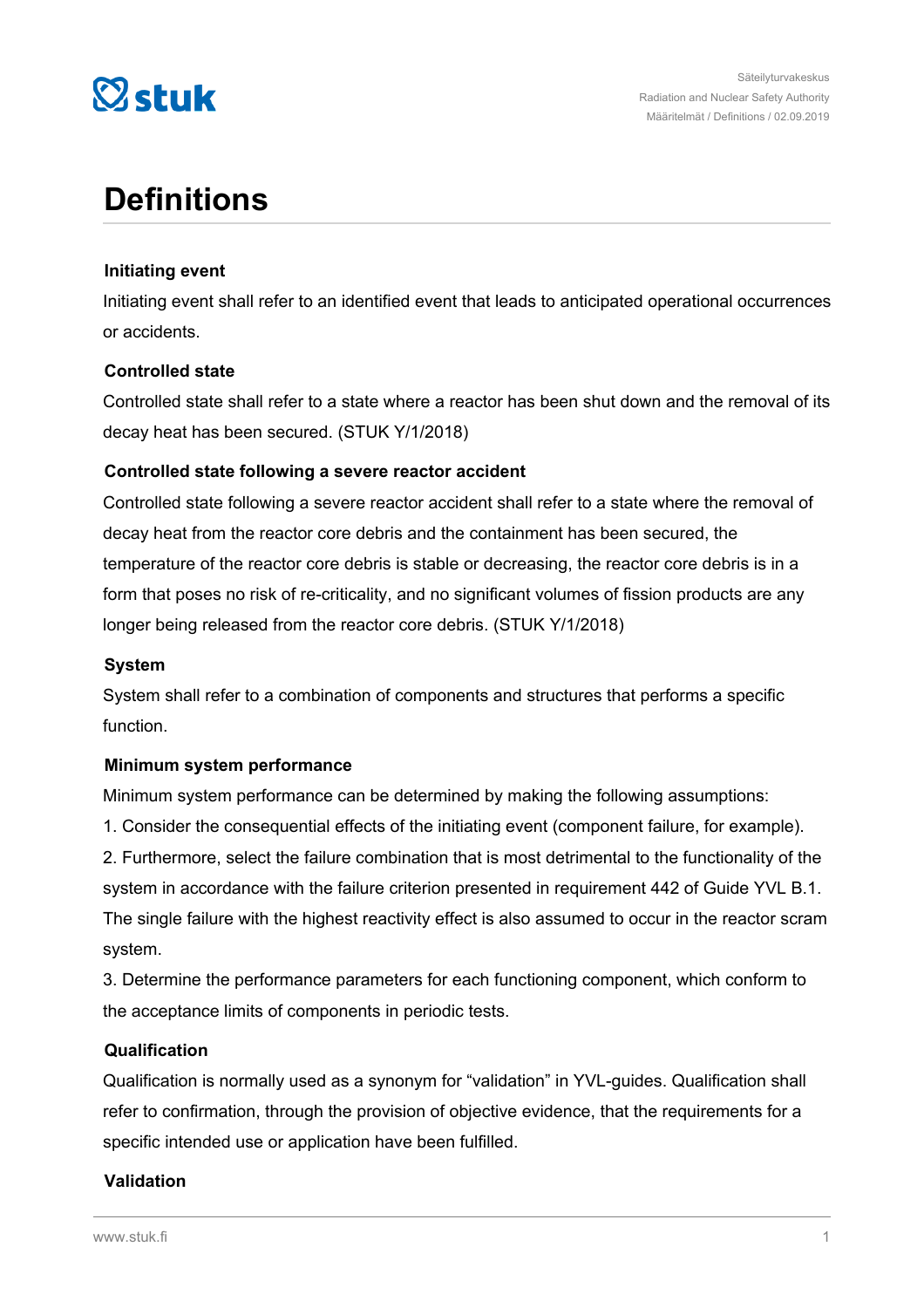

Validation shall refer to confirmation, through the provision of objective evidence, that the requirements for a specific intended use or application have been fulfilled.

### **Conservative analysis method**

Conservative analysis method shall refer to a manner of preparing a safety analysis that considers the uncertainties related to the calculation models and initial assumptions so that, with a high level of certainty, the consequences of the event analysed would be milder than the analysis results.

### **Criticality accident**

Criticality accident shall refer to an accident caused by an uncontrolled chain reaction of nuclear fissions. (STUK Y/1/2018)

### **Loading analysis**

Loading analysis shall refer to the computational analysis, covering the entire life cycle, of the mechanical and thermal loads (service loads) to which a component is subjected in the operational conditions and accidents used as the facility's design bases over the course of its entire life cycle, when the procedures, specifications and analyses concerning operation, required functions and sequences of events are taken into account.

#### **Normal operating conditions**

Normal operating conditions shall refer to the planned operation of a nuclear facility according to the operating procedures. Normal operating conditions also include testing, plant start-up and shutdown, maintenance and the replacement of nuclear fuel. (STUK Y/1/2018) YVL Guides also use the term normal operation, which means the same as normal operating conditions.

### **Anticipated operational occurrence**

Anticipated operational occurrence shall refer to such a deviation from normal operation that can be expected to occur once or several times during any period of a hundred operating years. (Nuclear Energy Decree 161/1988)

#### **Postulated accident**

Postulated accident shall refer to a deviation from normal operation which is assumed to occur less frequently than once over a span of one hundred operating years, excluding design extension conditions; and which the nuclear facility is required to withstand without sustaining severe fuel failure, even if individual components of systems important to safety are rendered out of operation due to servicing or faults. Postulated accidents are grouped into two classes on the basis of the frequency of their initiating events: a) Class 1 postulated accidents, which can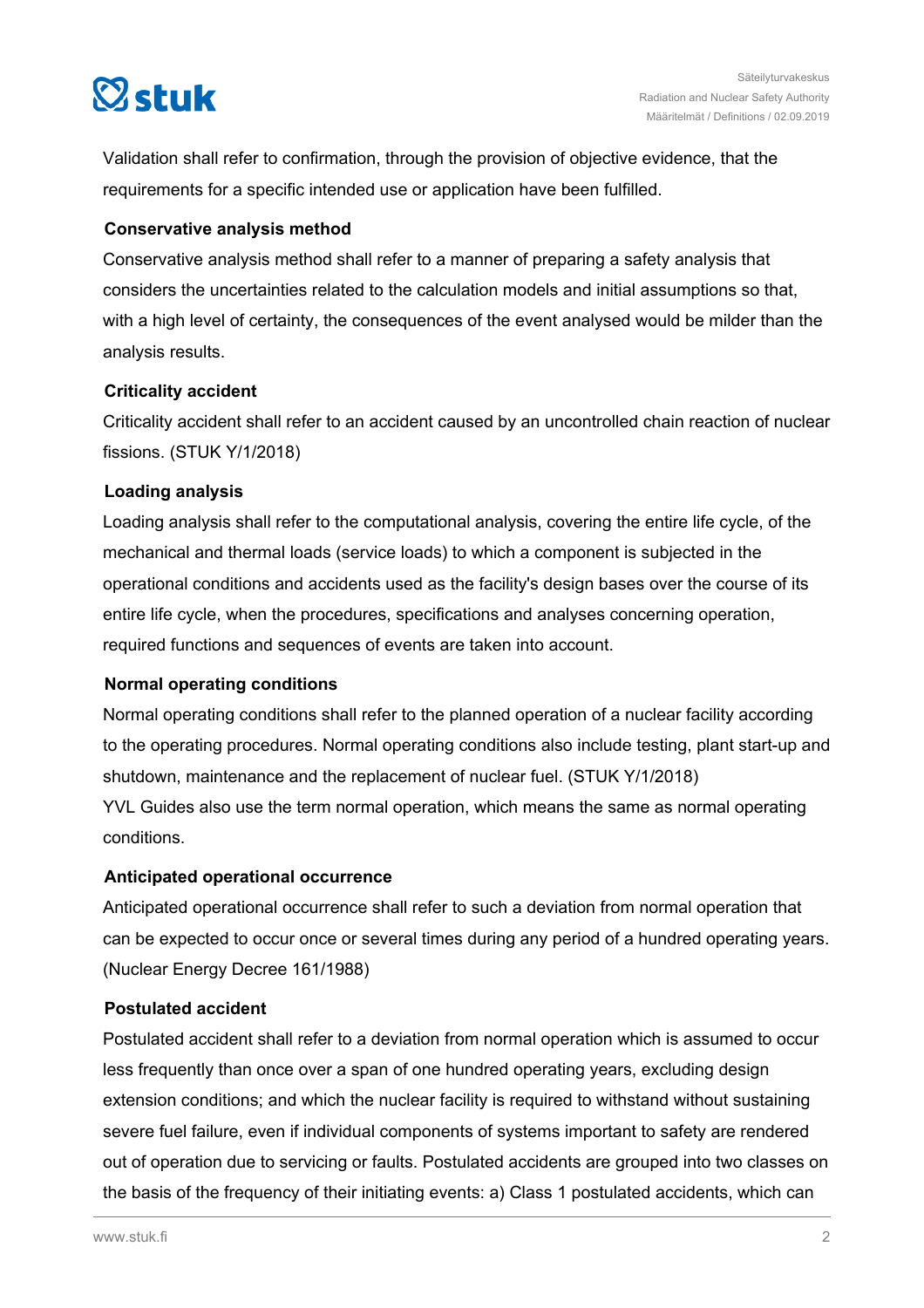

be assumed to occur less frequently than once over a span of one hundred operating years, but at least once over a span of one thousand operating years; b) Class 2 postulated accidents, which can be assumed to occur less frequently than once during any one thousand operating years. (Nuclear Energy Decree 161/1988)

### **Design extension condition**

Design extension condition shall refer to:

a. an accident where an anticipated operational occurrence or class 1 postulated accident involves a common cause failure in a system required to execute a safety function;

b. an accident caused by a combination of failures identified as significant on the basis of a probabilistic risk assessment; or

c. an accident caused by a rare external event and which the facility is required to withstand without severe fuel failure.

(Nuclear Energy Decree 161/1988)

### **Pressure control analysis**

Pressure control analysis shall refer to an analysis used to demonstrate that the pressure control systems meet the design requirements set for them.

#### **Best estimate method**

Best estimate method shall refer to a method of preparing a safety analysis where the physical modelling of any phenomenon studied is as realistic as possible, and the initial assumptions for the analysis are realistically selected.

### **Safe state**

Safe state shall refer to a state where the reactor has been shut down and is non-pressurised, and removal of its decay heat has been secured. (STUK Y/1/2018)

### **Safe state following a severe reactor accident**

Safe state following a severe reactor accident shall refer to a state where the conditions for the controlled state of a severe reactor accident are met and, in addition, the pressure inside the containment is low enough that leak from the containment is minor, even if the containment is not leak-tight. (STUK Y/1/2018)

### **System/structure/component important to safety**

System/structure/component important to safety shall refer to systems, structures or components in safety classes 1, 2 and 3 and systems in class EYT/STUK.

### **Safety-classified system/structure/component**

Safety-classified system/structure/component shall refer to a system, structure or component